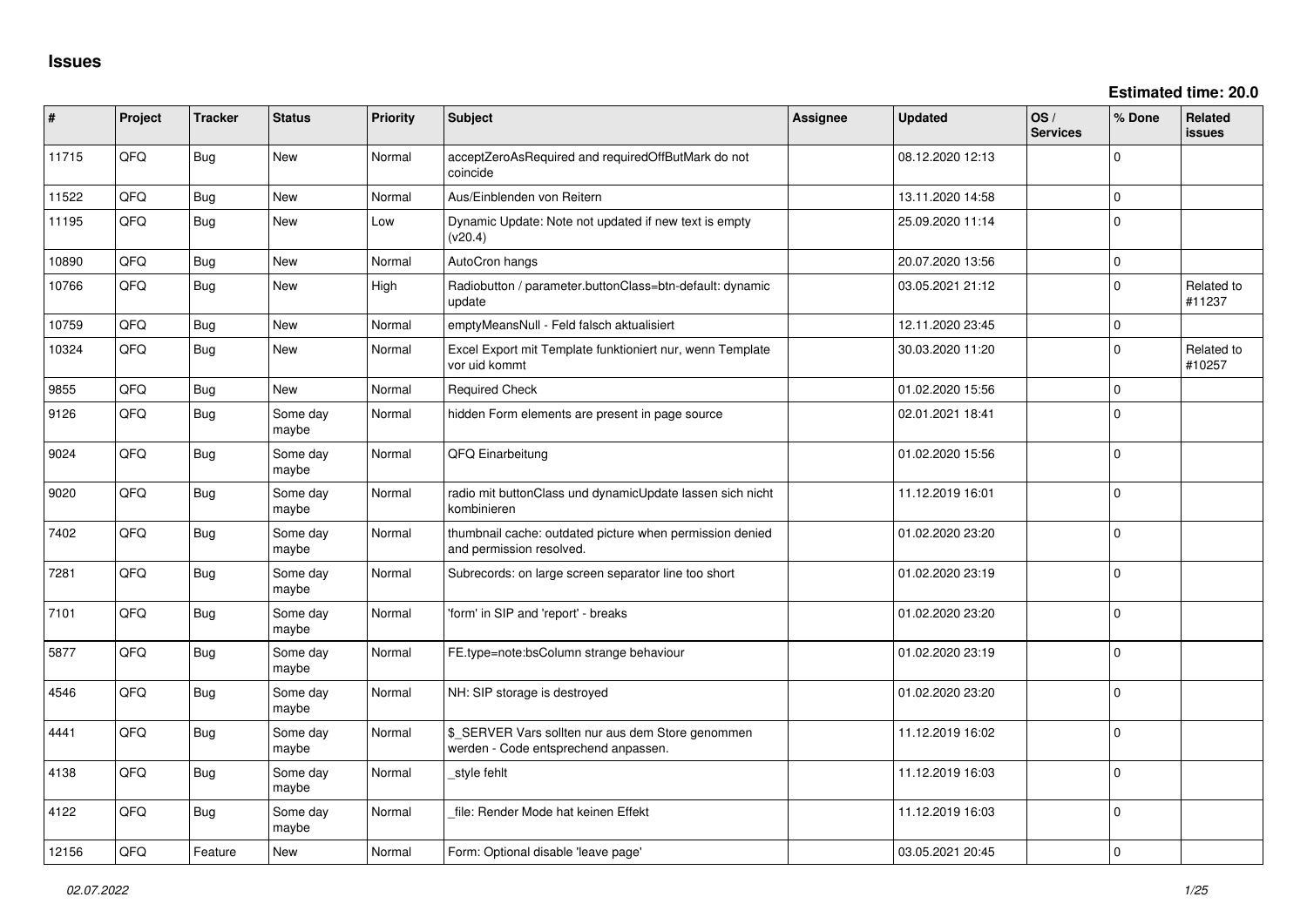| ∦     | Project | <b>Tracker</b> | <b>Status</b>     | <b>Priority</b> | <b>Subject</b>                                                     | Assignee | <b>Updated</b>   | OS/<br><b>Services</b> | % Done       | Related<br><b>issues</b>                    |
|-------|---------|----------------|-------------------|-----------------|--------------------------------------------------------------------|----------|------------------|------------------------|--------------|---------------------------------------------|
| 12135 | QFQ     | Feature        | <b>New</b>        | Normal          | Subrecord: Notiz                                                   |          | 24.04.2021 16:58 |                        | $\Omega$     |                                             |
| 12039 | QFQ     | Feature        | <b>New</b>        | Normal          | Missing htmlSpecialChar() in pre processing on form submit         |          | 18.02.2021 00:09 |                        | $\Omega$     | Related to<br>#14320                        |
| 12038 | QFQ     | Feature        | <b>New</b>        | Normal          | a) STORE_VAR: filenameOnlyStripUniq, b) SP:<br>QSTRIPUNIQ()        |          | 17.02.2021 23:55 |                        | $\Omega$     |                                             |
| 11850 | QFQ     | Feature        | <b>New</b>        | Urgent          | Wizard Form: basierend auf einer Tabelle eine Form<br>anlegen.     |          | 03.05.2021 21:12 |                        | $\mathbf 0$  | <b>Blocked by</b><br>#8082                  |
| 11716 | QFQ     | Feature        | <b>New</b>        | Normal          | Form an beliebiger Stelle im Report anzeigen                       |          | 09.12.2020 09:47 |                        | $\mathbf 0$  |                                             |
| 11535 | QFQ     | Feature        | <b>New</b>        | Normal          | Ability to create SQL columns in frontend QFQ forms                |          | 17.11.2020 12:11 |                        | $\Omega$     |                                             |
| 11534 | QFQ     | Feature        | <b>New</b>        | Normal          | Report: Action on selected rows - Table batchprocessing<br>feature |          | 18.11.2020 08:15 |                        | $\Omega$     |                                             |
| 10874 | QFQ     | Feature        | <b>New</b>        | Normal          | Erstellen eines Foreign Keys in der Tabelle "FormElement"          |          | 13.07.2020 10:11 |                        | $\mathbf 0$  |                                             |
| 10763 | QFQ     | Feature        | <b>New</b>        | Normal          | form accessed and submitted despite logout?                        |          | 16.06.2020 11:43 |                        | $\mathbf 0$  |                                             |
| 10738 | QFQ     | Feature        | Some day<br>maybe | Normal          | CORS headers for external API requests                             |          | 10.06.2020 14:00 |                        | $\mathbf{0}$ |                                             |
| 10384 | QFQ     | Feature        | <b>New</b>        | Normal          | Parameter Exchange QFQ Instances                                   |          | 07.05.2020 09:38 |                        | $\mathbf 0$  |                                             |
| 10345 | QFQ     | Feature        | New               | Normal          | Templates - Patterns QFQ Style                                     |          | 03.05.2021 21:01 |                        | $\Omega$     | Related to<br>#10713                        |
| 10114 | QFQ     | Feature        | <b>New</b>        | High            | Symbol (Link): 'G:' (Glyphicon) replaced by 'i:' (icon)            |          | 07.12.2021 17:19 |                        | $\Omega$     | Related to<br>#3797,<br>Related to<br>#4194 |
| 9853  | QFQ     | Feature        | <b>New</b>        | Normal          | Check das SQL / QFQ / Mail Logfile geschrieben wird                |          | 09.01.2020 11:15 |                        | $\Omega$     |                                             |
| 8056  | QFQ     | Feature        | Some day<br>maybe | Normal          | Termin Organisation (Reservation)                                  |          | 01.02.2020 23:19 |                        | $\Omega$     | Related to<br>#8658                         |
| 7921  | QFQ     | Feature        | Some day<br>maybe | Normal          | Rest API Export: URL kuerzer machen                                |          | 01.02.2020 23:19 |                        | $\Omega$     |                                             |
| 7278  | QFQ     | Feature        | Some day<br>maybe | Normal          | Form: Wert vordefinieren der immer gesetzt wird                    |          | 02.05.2021 09:27 |                        | $\Omega$     |                                             |
| 7229  | QFQ     | Feature        | Some day<br>maybe | Normal          | New FormElement.type: Button                                       |          | 01.02.2021 12:32 |                        | $\mathbf{0}$ |                                             |
| 7108  | QFQ     | Feature        | Some day<br>maybe | Normal          | QFQ Wrap Elements                                                  |          | 11.12.2019 16:01 |                        | $\mathbf 0$  |                                             |
| 7106  | QFQ     | Feature        | Some day<br>maybe | Normal          | Beispiel Nummerierung von Rows in Report                           |          | 11.12.2019 16:01 |                        | $\Omega$     |                                             |
| 7105  | QFQ     | Feature        | Some day<br>maybe | Normal          | Beispiel wie man in einer zweiten Tabelle speichert.               |          | 11.12.2019 16:01 |                        | $\Omega$     |                                             |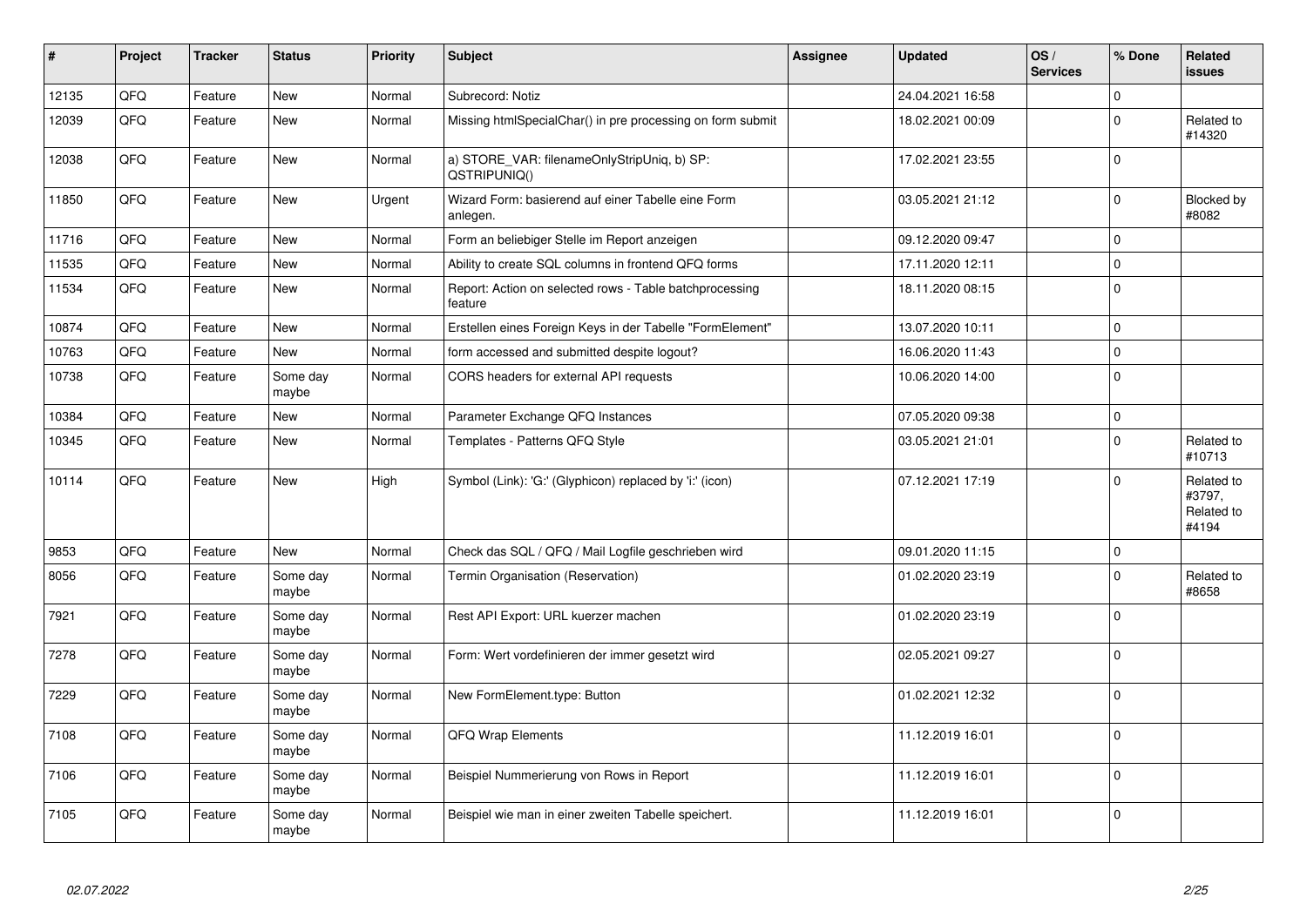| $\pmb{\#}$ | Project | <b>Tracker</b> | <b>Status</b>     | <b>Priority</b> | <b>Subject</b>                                                                    | Assignee | <b>Updated</b>   | OS/<br><b>Services</b> | % Done      | Related<br>issues   |
|------------|---------|----------------|-------------------|-----------------|-----------------------------------------------------------------------------------|----------|------------------|------------------------|-------------|---------------------|
| 7104       | QFQ     | Feature        | Some day<br>maybe | Normal          | Manual: hint about escaping if '\r' appears in mail body                          |          | 11.12.2019 16:01 |                        | $\mathbf 0$ |                     |
| 7100       | QFQ     | Feature        | Some day<br>maybe | Normal          | Download: log access, max downloads, time limit                                   |          | 01.02.2020 23:19 |                        | 0 l         |                     |
| 6992       | QFQ     | Feature        | Some day<br>maybe | Normal          | DB exception: Syntax Highlight                                                    |          | 11.12.2019 16:01 |                        | $\mathbf 0$ | Related to<br>#5450 |
| 6704       | QFQ     | Feature        | Some day<br>maybe | Normal          | Upload Mode: Bilder in Notizen rechts sollen aktuellen<br>Upload repräsentieren.  |          | 01.02.2020 23:19 |                        | $\mathbf 0$ | Related to<br>#3264 |
| 6515       | QFQ     | Feature        | Some day<br>maybe | Normal          | Formular: Felder dynamisch ein/ausblenden                                         |          | 11.12.2019 16:02 |                        | $\mathbf 0$ |                     |
| 6299       | QFQ     | Feature        | Some day<br>maybe | Normal          | Attack detection: log table with invalid SIP access                               |          | 11.12.2019 16:02 |                        | $\mathbf 0$ | Related to<br>#3947 |
| 6288       | QFQ     | Feature        | Some day<br>maybe | Normal          | Best Practice: Erklaeren wie man ein Formular ganz in<br>'weiss' erstellen kann   |          | 11.12.2019 16:02 |                        | $\pmb{0}$   |                     |
| 6084       | QFQ     | Feature        | Some day<br>maybe | Normal          | New escape type: 'D' - convert date                                               |          | 01.02.2020 23:19 |                        | $\Omega$    |                     |
| 6083       | QFQ     | Feature        | Some day<br>maybe | Normal          | Dynamic Update: Value Check via SQL                                               |          | 11.12.2019 16:02 |                        | $\mathbf 0$ |                     |
| 5923       | QFQ     | Feature        | Some day<br>maybe | Normal          | fillStoreSystemBySqlLate                                                          |          | 01.02.2020 23:19 |                        | $\Omega$    |                     |
| 5895       | QFQ     | Feature        | Some day<br>maybe | Normal          | Tutorial: List of all QFQ Features                                                |          | 01.02.2020 23:19 |                        | 0           |                     |
| 5893       | QFQ     | Feature        | Some day<br>maybe | Normal          | Edit on double-click                                                              |          | 01.02.2020 23:19 |                        | $\Omega$    | Related to<br>#5894 |
| 5892       | QFQ     | Feature        | Some day<br>maybe | Normal          | QFQ should use T3 API to manipulate FE GROUP<br>membership                        |          | 01.02.2020 23:20 |                        | 0           |                     |
| 5851       | QFQ     | Feature        | Some day<br>maybe | Normal          | Queue System implementieren: MQTT, RabbitMQ                                       |          | 01.02.2020 23:20 |                        | $\mathbf 0$ | Related to<br>#5715 |
| 5850       | QFQ     | Feature        | Some day<br>maybe | Normal          | Deployment: In QFQ Doc best practice fuer zeitgemaesses<br>Deployment beschreiben |          | 01.02.2020 23:20 |                        | $\mathbf 0$ |                     |
| 5805       | QFQ     | Feature        | Some day<br>maybe | Normal          | TypeAHead SQL value instead of key stored                                         |          | 01.02.2020 23:19 |                        | $\Omega$    | Related to<br>#5444 |
| 5783       | QFQ     | Feature        | Some day<br>maybe | Normal          | <b>BPMN View/Edit</b>                                                             |          | 11.12.2019 16:02 |                        | $\Omega$    |                     |
| 5455       | QFQ     | Feature        | Some day<br>maybe | Normal          | Mail Redirects grld abhaengig                                                     |          | 01.02.2020 23:20 |                        | $\mathbf 0$ |                     |
| 5452       | QFQ     | Feature        | Some day<br>maybe | Normal          | Thumbnails from PDF: bad quality                                                  |          | 01.02.2020 23:20 |                        | $\Omega$    |                     |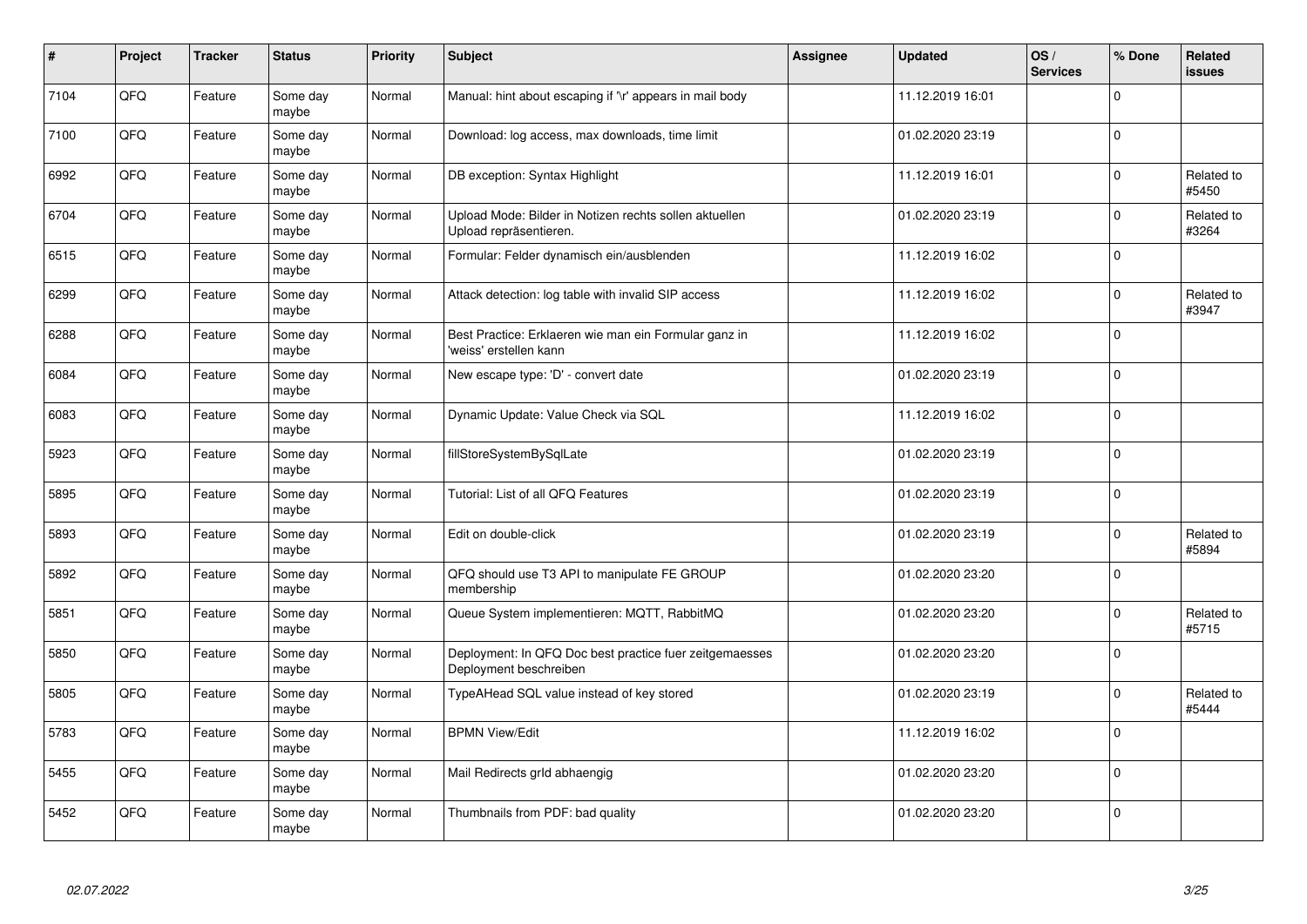| $\vert$ # | Project | <b>Tracker</b> | <b>Status</b>     | <b>Priority</b> | <b>Subject</b>                                                                                                                                                | Assignee | <b>Updated</b>   | OS/<br><b>Services</b> | % Done      | Related<br><b>issues</b>                    |
|-----------|---------|----------------|-------------------|-----------------|---------------------------------------------------------------------------------------------------------------------------------------------------------------|----------|------------------|------------------------|-------------|---------------------------------------------|
| 5342      | QFQ     | Feature        | Some day<br>maybe | Normal          | link - with HTML Attributes                                                                                                                                   |          | 01.02.2020 23:20 |                        | $\Omega$    | Related to<br>#14077                        |
| 5160      | QFQ     | Feature        | Some day<br>maybe | Normal          | QFQ collaborative / together.js, ShareJS, y-js, collaborative,                                                                                                |          | 11.12.2019 16:02 |                        | $\Omega$    |                                             |
| 5129      | QFQ     | Feature        | Some day<br>maybe | Normal          | Reports: SQL fuer x Achse und y Achse                                                                                                                         |          | 11.12.2019 16:02 |                        | $\mathbf 0$ |                                             |
| 4974      | QFQ     | Feature        | Some day<br>maybe | Normal          | Long polling - inform all listening clients of changes                                                                                                        |          | 11.12.2019 16:02 |                        | $\Omega$    |                                             |
| 4816      | QFQ     | Feature        | Some day<br>maybe | Normal          | Templates for QFQ Reports (Tables, Radios, )                                                                                                                  |          | 01.02.2020 23:20 |                        | $\Omega$    |                                             |
| 4719      | QFQ     | Feature        | Some day<br>maybe | Normal          | Custom Message in Client in case of 'Browser tab close,<br>modification will be lost'                                                                         |          | 01.02.2020 23:20 |                        | $\Omega$    |                                             |
| 4640      | QFQ     | Feature        | Some day<br>maybe | Normal          | Rename System Forms                                                                                                                                           |          | 01.02.2020 23:20 |                        | $\Omega$    |                                             |
| 4627      | QFQ     | Feature        | Some day<br>maybe | Normal          | dbupdate: all tables - check 'create', 'modified' if it is possible<br>to change to default 'CURRENT_TIMESTAMP' and modified<br>'ON UPDATE CURRENT TIMESTAMP' |          | 01.02.2020 23:20 |                        | $\Omega$    |                                             |
| 4626      | QFQ     | Feature        | Some day<br>maybe | Normal          | Mobile View: 'classBody=qfq-form-right' makes no sense                                                                                                        |          | 01.02.2020 23:20 |                        | $\Omega$    |                                             |
| 4551      | QFQ     | Feature        | Some day<br>maybe | Normal          | Set 'pills' via dynamicUpdate to show/hide/disabled                                                                                                           |          | 01.02.2020 23:20 |                        | $\Omega$    | Related to<br>#3752                         |
| 4536      | QFQ     | Feature        | Some day<br>maybe | Normal          | FE upload: problem with delete if mutliple uploads an<br>FE.name="                                                                                            |          | 01.02.2020 23:20 |                        | $\Omega$    |                                             |
| 4446      | QFQ     | Feature        | Some day<br>maybe | Normal          | New FE get same feldContainerId as last modifed FE                                                                                                            |          | 01.02.2020 23:20 |                        | $\Omega$    |                                             |
| 4445      | QFQ     | Feature        | Some day<br>maybe | Normal          | template group: Option to simulate fieldset                                                                                                                   |          | 28.06.2021 14:11 |                        | $\Omega$    |                                             |
| 4444      | QFQ     | Feature        | Some day<br>maybe | Normal          | FE.type=upload: detect mime type                                                                                                                              |          | 11.12.2019 16:02 |                        | $\Omega$    | Related to<br>#4303                         |
| 4443      | QFQ     | Feature        | Some day<br>maybe | Normal          | Form: multiple secondary tables                                                                                                                               |          | 01.02.2020 23:20 |                        | $\Omega$    |                                             |
| 4442      | QFQ     | Feature        | Some day<br>maybe | Normal          | Special Column Name: _link - new symbol G (Glyph) to<br>choose any available symbol                                                                           |          | 11.12.2019 16:02 |                        | $\Omega$    |                                             |
| 4440      | QFQ     | Feature        | Some day<br>maybe | Normal          | Manual.rst: explain how to. expand PHP Session to 4h                                                                                                          |          | 11.12.2019 16:02 |                        | $\Omega$    |                                             |
| 4439      | QFQ     | Feature        | Some day<br>maybe | Normal          | Log: report all actions fired by an FE Element, incl. the<br>original directive (slaveld, sqllnsert, )                                                        |          | 01.02.2020 23:20 |                        | $\Omega$    | Related to<br>#4432,<br>Related to<br>#5458 |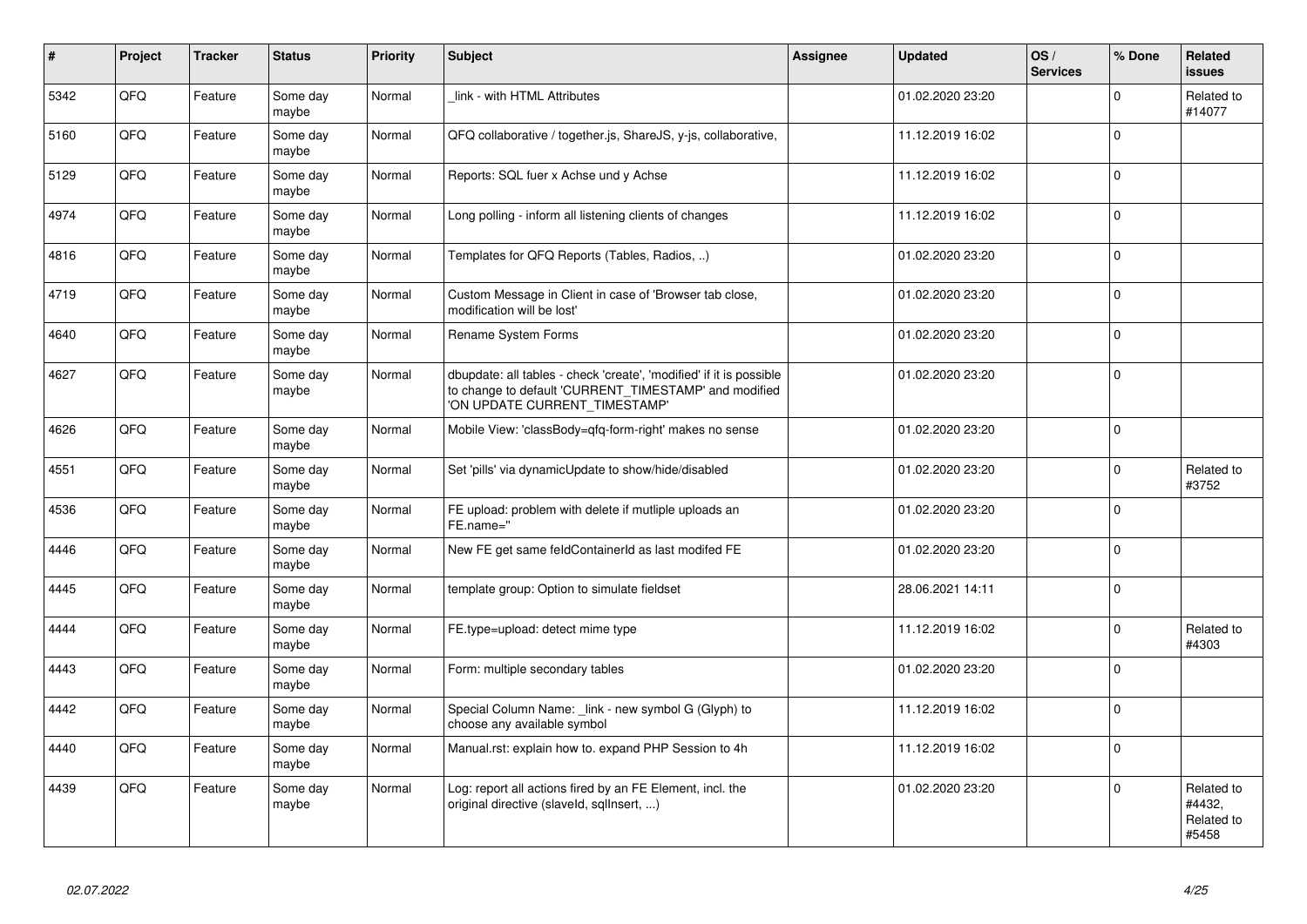| ∦    | Project | <b>Tracker</b> | <b>Status</b>     | <b>Priority</b> | <b>Subject</b>                                                                                                                                           | Assignee | <b>Updated</b>   | OS/<br><b>Services</b> | % Done         | Related<br><b>issues</b>                    |
|------|---------|----------------|-------------------|-----------------|----------------------------------------------------------------------------------------------------------------------------------------------------------|----------|------------------|------------------------|----------------|---------------------------------------------|
| 4435 | QFQ     | Feature        | Some day<br>maybe | Normal          | Report: striptags - specify allowed tags                                                                                                                 |          | 01.02.2020 23:20 |                        | $\Omega$       |                                             |
| 4433 | QFQ     | Feature        | Some day<br>maybe | Normal          | Log when SIP will be destroyed by QFQ for any (security)<br>reason                                                                                       |          | 01.02.2020 23:20 |                        | $\Omega$       | Related to<br>#4432,<br>Related to<br>#5458 |
| 4194 | QFQ     | Feature        | In Progress       | Normal          | Bootstrap 4 ist jetzt offiziel                                                                                                                           |          | 03.05.2021 20:47 |                        | $\Omega$       | Related to<br>#10114                        |
| 4027 | QFQ     | Feature        | Some day<br>maybe | Normal          | Missing: orange 'check' / 'bullet'                                                                                                                       |          | 11.12.2019 16:03 |                        | $\Omega$       |                                             |
| 3880 | QFQ     | Feature        | Some day<br>maybe | Normal          | Form 'Form': anlegen einer Tabelle                                                                                                                       |          | 14.01.2021 10:12 |                        | $\Omega$       |                                             |
| 3879 | QFQ     | Feature        | Some day<br>maybe | Normal          | Form 'FormElement': Beim Feld 'name' rechts in der Notiz<br>einen Link einblenden - a) aktuelle Definition anzeigen, b)<br>Spalte in der Tabelle anlegen |          | 11.12.2019 16:03 |                        | $\Omega$       |                                             |
| 3878 | QFQ     | Feature        | Some day<br>maybe | Normal          | Form 'FormElement': Spalte 'name' typeAhead mit<br>Spaltennamen der Primarytable.                                                                        |          | 11.12.2019 16:03 |                        | $\Omega$       |                                             |
| 3646 | QFQ     | Feature        | Some day<br>maybe | Normal          | Moeglichkeit HTML Tags in Reports auszugeben (zu<br>enkodieren: htmlspecialchars)                                                                        |          | 11.12.2019 16:02 |                        | $\Omega$       | Related to<br>#14320                        |
| 3617 | QFQ     | Feature        | Some day<br>maybe | Normal          | Load javascripts at bottom                                                                                                                               |          | 11.12.2019 16:02 |                        | $\Omega$       |                                             |
| 3567 | QFQ     | Feature        | Some day<br>maybe | Low             | 'Save', 'Close', 'New' als FormElement                                                                                                                   |          | 11.12.2019 16:02 |                        | $\Omega$       |                                             |
| 3495 | QFQ     | Feature        | Some day<br>maybe | Normal          | Predifined Parameter werden nicht in '+' (add new record)<br>SIP gerendert.                                                                              |          | 11.12.2019 16:02 |                        | $\Omega$       |                                             |
| 2950 | QFQ     | Feature        | Some day<br>maybe | Normal          | Inhalt QFQ Records als File                                                                                                                              |          | 11.12.2019 16:03 |                        | $\Omega$       |                                             |
| 1623 | QFQ     | Feature        | Some day<br>maybe | Normal          | RealURL                                                                                                                                                  |          | 11.12.2019 16:03 |                        | 30             |                                             |
| 1510 | QFQ     | Feature        | Some day<br>maybe | Normal          | jquery von google laden, falls das nicht geht lokal                                                                                                      |          | 11.12.2019 16:03 |                        | $\Omega$       |                                             |
| 1253 | QFQ     | Feature        | Some day<br>maybe | Normal          | QF: Colorpicker                                                                                                                                          |          | 11.12.2019 16:03 |                        | $\overline{0}$ |                                             |
| 1251 | QFQ     | Feature        | Some day<br>maybe | Normal          | QF: Combo                                                                                                                                                |          | 11.12.2019 16:03 |                        | $\Omega$       |                                             |
| 1234 | QFQ     | Feature        | Some day<br>maybe | Normal          | QF: Record numbering: Im Grid soll in Spalte 1 optional die<br>laufende Nummer der Records angezeigt werden.                                             |          | 01.02.2020 23:20 |                        | $\Omega$       |                                             |
| 955  | QFQ     | Feature        | Some day<br>maybe | Normal          | QF: Notizen vor/nach dem Form                                                                                                                            |          | 01.02.2020 23:20 |                        | $\Omega$       |                                             |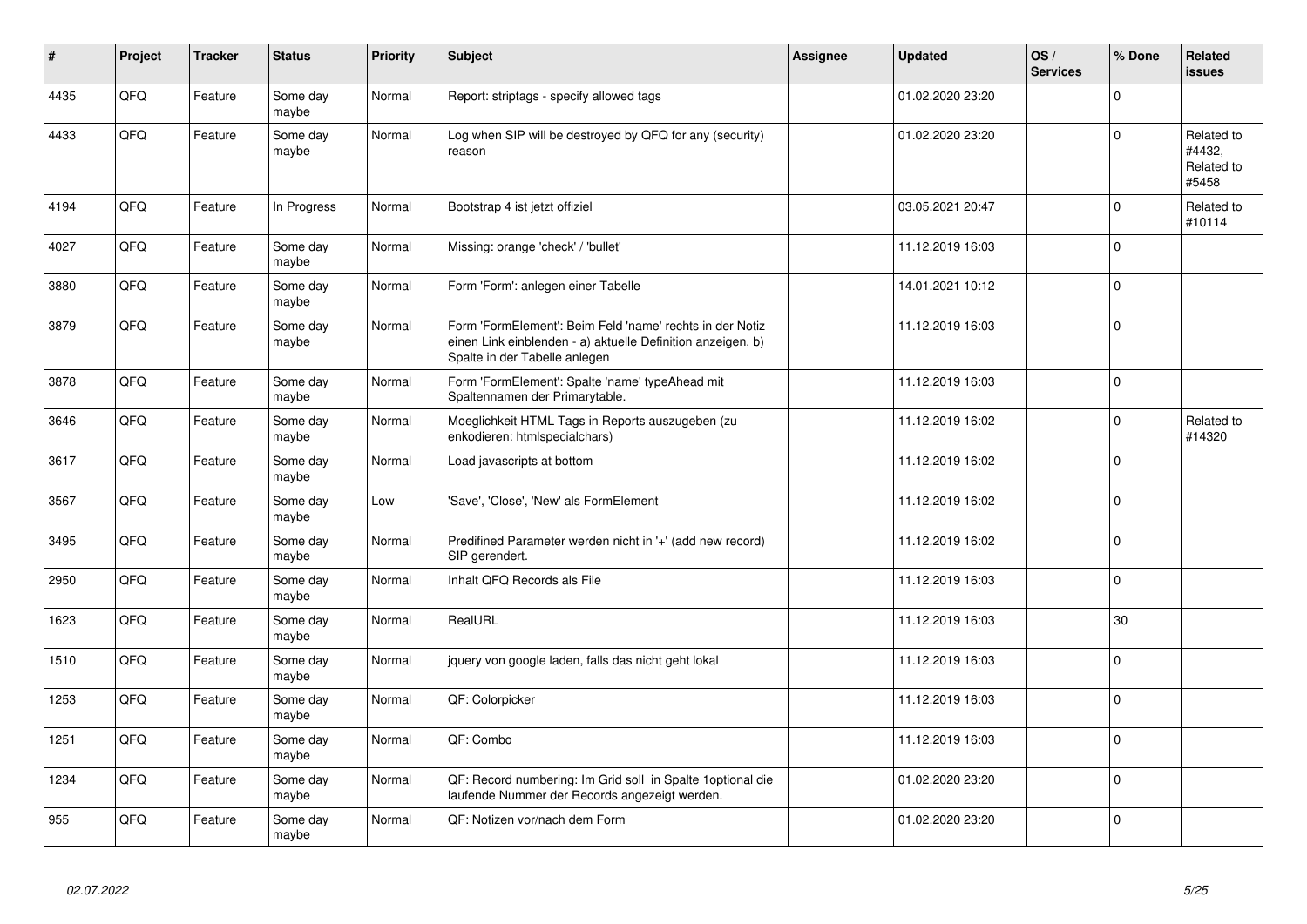| #     | Project | <b>Tracker</b> | <b>Status</b>     | <b>Priority</b> | <b>Subject</b>                                                                                                                                           | Assignee        | <b>Updated</b>   | OS/<br><b>Services</b> | % Done   | Related<br>issues                                                     |
|-------|---------|----------------|-------------------|-----------------|----------------------------------------------------------------------------------------------------------------------------------------------------------|-----------------|------------------|------------------------|----------|-----------------------------------------------------------------------|
| 880   | QFQ     | Feature        | Some day<br>maybe | Urgent          | Security: PHP, SQL Injection, XSS                                                                                                                        |                 | 03.05.2021 21:14 |                        | $\Omega$ | Related to<br>#14320                                                  |
| 14185 | QFQ     | Feature        | <b>New</b>        | Normal          | External/Autocron.php - better suitable directory                                                                                                        | Support: System | 28.05.2022 11:03 |                        | $\Omega$ |                                                                       |
| 13647 | QFQ     | Bug            | <b>New</b>        | Normal          | Autofocus funktioniert nicht auf Chrome                                                                                                                  | Benjamin Baer   | 19.03.2022 17:44 |                        | $\Omega$ |                                                                       |
| 13528 | QFQ     | Bug            | <b>New</b>        | Normal          | gfg.io > releases: es wird kein neues Release angelegt                                                                                                   | Benjamin Baer   | 19.03.2022 17:46 |                        | $\Omega$ |                                                                       |
| 11237 | QFQ     | Bug            | <b>New</b>        | High            | Radiobutton / parameter.buttonClass= btn-default - kein dirty<br>Trigger                                                                                 | Benjamin Baer   | 03.05.2021 21:12 |                        | $\Omega$ | Related to<br>#10766                                                  |
| 11057 | QFQ     | <b>Bug</b>     | <b>New</b>        | High            | Checkboxes ohne span.checkmark im Report werden<br>ausgeblendet                                                                                          | Benjamin Baer   | 03.05.2021 21:12 |                        | $\Omega$ | Related to<br>#11039                                                  |
| 9898  | QFQ     | Bug            | Feedback          | Normal          | Formular trotz Timeout gespeichert                                                                                                                       | Benjamin Baer   | 01.02.2020 15:56 |                        | $\Omega$ |                                                                       |
| 9535  | QFQ     | <b>Bug</b>     | Feedback          | Normal          | Report:  AS '_vertical' - column to wide - vertical >> rot45,<br>rot <sub>90</sub>                                                                       | Benjamin Baer   | 01.02.2020 15:56 |                        | $\Omega$ |                                                                       |
| 6566  | QFQ     | <b>Bug</b>     | Priorize          | Normal          | Link Function 'delete': provided parameter missing on page<br>reload                                                                                     | Benjamin Baer   | 03.01.2022 08:08 |                        | $\Omega$ |                                                                       |
| 6140  | QFQ     | <b>Bug</b>     | Priorize          | Normal          | QFQ DnD Sort: Locked fields                                                                                                                              | Benjamin Baer   | 21.03.2022 09:56 |                        | $\Omega$ |                                                                       |
| 4457  | QFQ     | Bug            | Priorize          | Normal          | typeahead: pressing return to select an item, saves the form<br>and closes the form.                                                                     | Benjamin Baer   | 03.01.2022 08:01 |                        | $\Omega$ | Related to<br>#4398                                                   |
| 4454  | QFQ     | <b>Bug</b>     | Some day<br>maybe | Normal          | Required Elements: multiple elements in a row - whole row<br>marked if only one input is empty.                                                          | Benjamin Baer   | 01.02.2020 23:20 |                        | $\Omega$ |                                                                       |
| 4398  | QFQ     | <b>Bug</b>     | Some day<br>maybe | Normal          | Typeahead: mouse click in a prefilled input opens a single<br>item dropdown with the current value - click on it seems to<br>set the value, not the key. | Benjamin Baer   | 01.02.2020 23:20 |                        | $\Omega$ | Related to<br>#4457                                                   |
| 2665  | QFQ     | <b>Bug</b>     | Priorize          | Normal          | Dynamic Update funktioniert nicht, wenn beim<br>entsprechenden FormElement eine size angegeben ist.                                                      | Benjamin Baer   | 03.01.2022 08:12 |                        | 30       |                                                                       |
| 2063  | QFQ     | <b>Bug</b>     | Some day<br>maybe | Normal          | Pills auf 'inaktiv' setzen falls keine Element auf dem Pill<br>sichtbar sind.                                                                            | Benjamin Baer   | 11.12.2019 16:03 |                        | $\Omega$ | Related to<br>#3752                                                   |
| 12556 | QFQ     | Feature        | <b>New</b>        | Normal          | Pills Title: colored = static or dynamic on allrequiredgiven                                                                                             | Benjamin Baer   | 19.03.2022 17:49 |                        | $\Omega$ |                                                                       |
| 12490 | QFQ     | Feature        | <b>New</b>        | Normal          | Loading Plugins in QFQ - see what tinymce does. (lazy<br>loading)                                                                                        | Benjamin Baer   | 08.06.2022 10:37 |                        | $\Omega$ | Related to<br>#12611,<br>Related to<br>#10013,<br>Related to<br>#7732 |
| 12476 | QFQ     | Feature        | <b>New</b>        | Normal          | clearMe: a) should trigger 'dirty', b) sticky on textarea resize                                                                                         | Benjamin Baer   | 04.01.2022 08:40 |                        | $\Omega$ | Related to<br>#9528                                                   |
| 10003 | QFQ     | Feature        | Priorize          | Normal          | fieldset: stronger visualize group                                                                                                                       | Benjamin Baer   | 12.02.2020 08:13 |                        | $\Omega$ |                                                                       |
| 9548  | QFQ     | Feature        | Feedback          | High            | FormElement: Pattern mismatch - optional report only on<br>focus lost                                                                                    | Benjamin Baer   | 03.05.2021 21:14 |                        | $\Omega$ |                                                                       |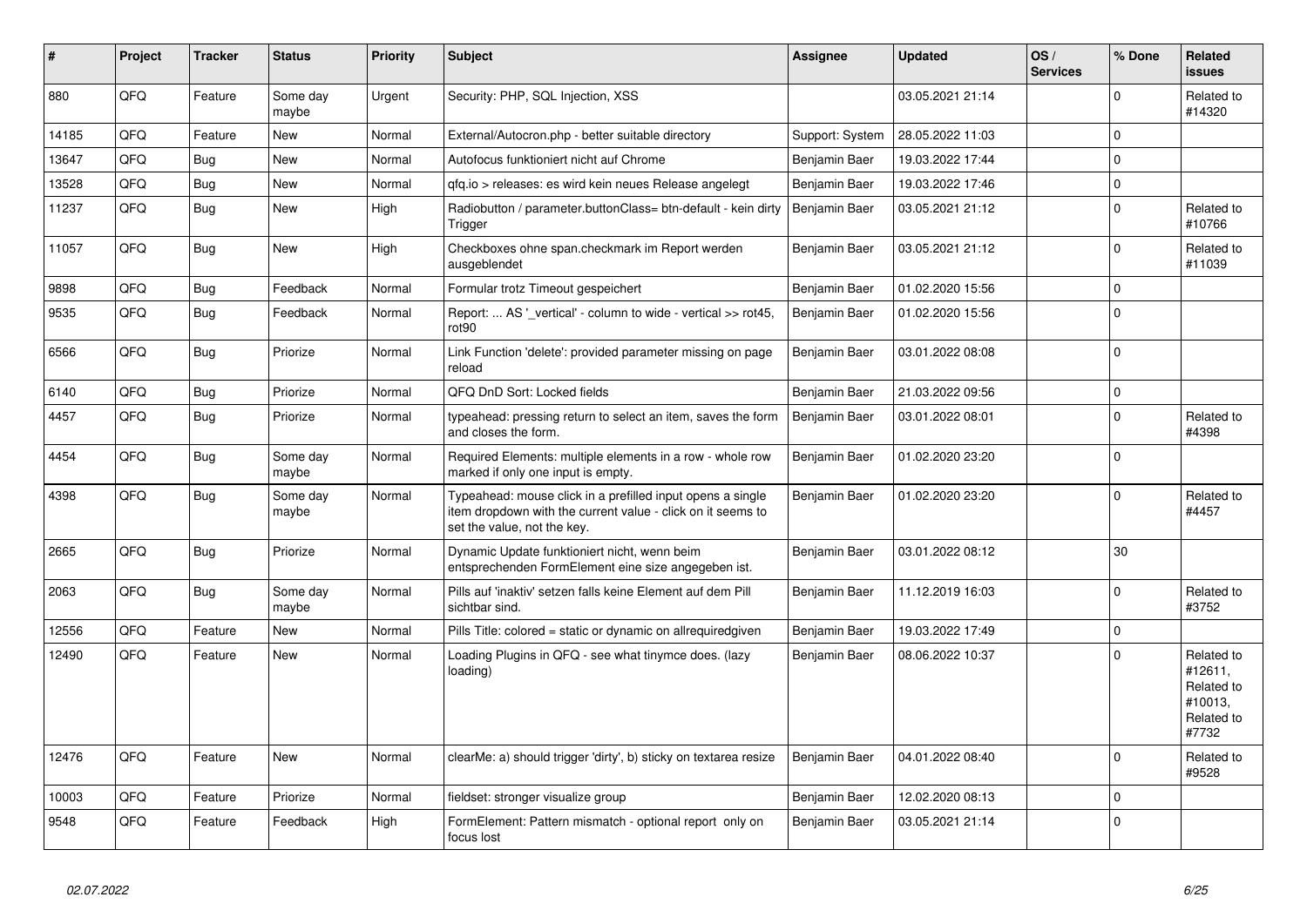| $\sharp$ | Project | <b>Tracker</b> | <b>Status</b>     | <b>Priority</b> | <b>Subject</b>                                                                | <b>Assignee</b> | <b>Updated</b>   | OS/<br><b>Services</b> | % Done      | Related<br><b>issues</b>                                               |
|----------|---------|----------------|-------------------|-----------------|-------------------------------------------------------------------------------|-----------------|------------------|------------------------|-------------|------------------------------------------------------------------------|
| 9135     | QFQ     | Feature        | Priorize          | Normal          | Progress Bar generic / replace old hourglass download<br>popup                | Benjamin Baer   | 03.01.2022 07:43 |                        | 0           |                                                                        |
| 9130     | QFQ     | Feature        | Some day<br>maybe | Normal          | tablesorter: Automatic Row numbering / Zeilenummer                            | Benjamin Baer   | 01.02.2020 23:22 |                        | 0           |                                                                        |
| 8522     | QFQ     | Feature        | Some day<br>maybe | Normal          | build QFQ - npm warnings                                                      | Benjamin Baer   | 01.02.2020 23:19 |                        | 50          |                                                                        |
| 7965     | QFQ     | Feature        | Priorize          | Normal          | Input type 'text' with visual format - currency                               | Benjamin Baer   | 03.01.2022 07:45 |                        | 0           |                                                                        |
| 7732     | QFQ     | Feature        | Some day<br>maybe | Normal          | Javascript: Lazy Loading der add on libs                                      | Benjamin Baer   | 08.06.2022 10:38 |                        | $\mathbf 0$ | Related to<br>#12611,<br>Related to<br>#12490,<br>Related to<br>#10013 |
| 7730     | QFQ     | Feature        | Priorize          | Normal          | SELECT Box: title in between                                                  | Benjamin Baer   | 01.02.2020 23:22 |                        | 0           |                                                                        |
| 7602     | QFQ     | Feature        | ToDo              | High            | Multi Select: with checkboxes                                                 | Benjamin Baer   | 22.03.2022 09:07 |                        | 0           |                                                                        |
| 6972     | QFQ     | Feature        | Some day<br>maybe | Normal          | Fabric Clipboard / cross browser tab                                          | Benjamin Baer   | 01.02.2020 23:21 |                        | $\Omega$    |                                                                        |
| 6970     | QFQ     | Feature        | Some day<br>maybe | Normal          | tablesorter: default fuer 'sortReset' aendern von 'Ctrl' zu 'Alt'             | Benjamin Baer   | 01.02.2020 23:21 |                        | $\mathbf 0$ |                                                                        |
| 6870     | QFQ     | Feature        | Priorize          | Normal          | Click on '_link' triggers an API call                                         | Benjamin Baer   | 03.01.2022 08:25 |                        | $\mathbf 0$ |                                                                        |
| 6801     | QFQ     | Feature        | Priorize          | Normal          | Fabric: Maximize / FullIscreen                                                | Benjamin Baer   | 21.03.2022 09:56 |                        | 0           |                                                                        |
| 6224     | QFQ     | Feature        | Priorize          | Normal          | Dynamic update: fade in/out fields                                            | Benjamin Baer   | 21.03.2022 09:50 |                        | 0           |                                                                        |
| 5562     | QFQ     | Feature        | Priorize          | Normal          | Drag'n'Drop fuer Uploads                                                      | Benjamin Baer   | 21.03.2022 09:52 |                        | 0           | Related to<br>#9706                                                    |
| 5389     | QFQ     | Feature        | Some day<br>maybe | Normal          | QFQ Design: Multline label / note                                             | Benjamin Baer   | 01.02.2020 23:19 |                        | 0           |                                                                        |
| 5366     | QFQ     | Feature        | Priorize          | Normal          | Saving with keyboard shortcuts                                                | Benjamin Baer   | 21.03.2022 09:47 |                        | 0           |                                                                        |
| 5024     | QFQ     | Feature        | Some day<br>maybe | Normal          | Fabric: Generate PDF with edits                                               | Benjamin Baer   | 01.02.2020 23:20 |                        | $\Omega$    | Related to<br>#10704                                                   |
| 4420     | QFQ     | Feature        | Some day<br>maybe | Normal          | Client: Local Storage - store the changes of a form, local in<br>the browser. | Benjamin Baer   | 11.12.2019 16:02 |                        | $\mathbf 0$ |                                                                        |
| 3692     | QFQ     | Feature        | Some day<br>maybe | Normal          | QFQ Webseite                                                                  | Benjamin Baer   | 11.12.2019 16:02 |                        | 0           | Related to<br>#5033                                                    |
| 3415     | QFG     | Feature        | Some day<br>maybe | Normal          | FE Login Box Templatefile                                                     | Benjamin Baer   | 11.12.2019 16:02 |                        | 0           |                                                                        |
| 14323    | QFQ     | Bug            | In Progress       | Normal          | Report: render=both single - no impact                                        | Carsten Rose    | 19.06.2022 18:31 |                        | 0           |                                                                        |
| 14305    | QFQ     | <b>Bug</b>     | New               | Normal          | Inline Report editing does not create history entries                         | Carsten Rose    | 10.06.2022 11:55 |                        | 0           |                                                                        |
| 14304    | QFG     | Bug            | New               | Normal          | table sorter view safer does not work                                         | Carsten Rose    | 10.06.2022 11:49 |                        | $\pmb{0}$   |                                                                        |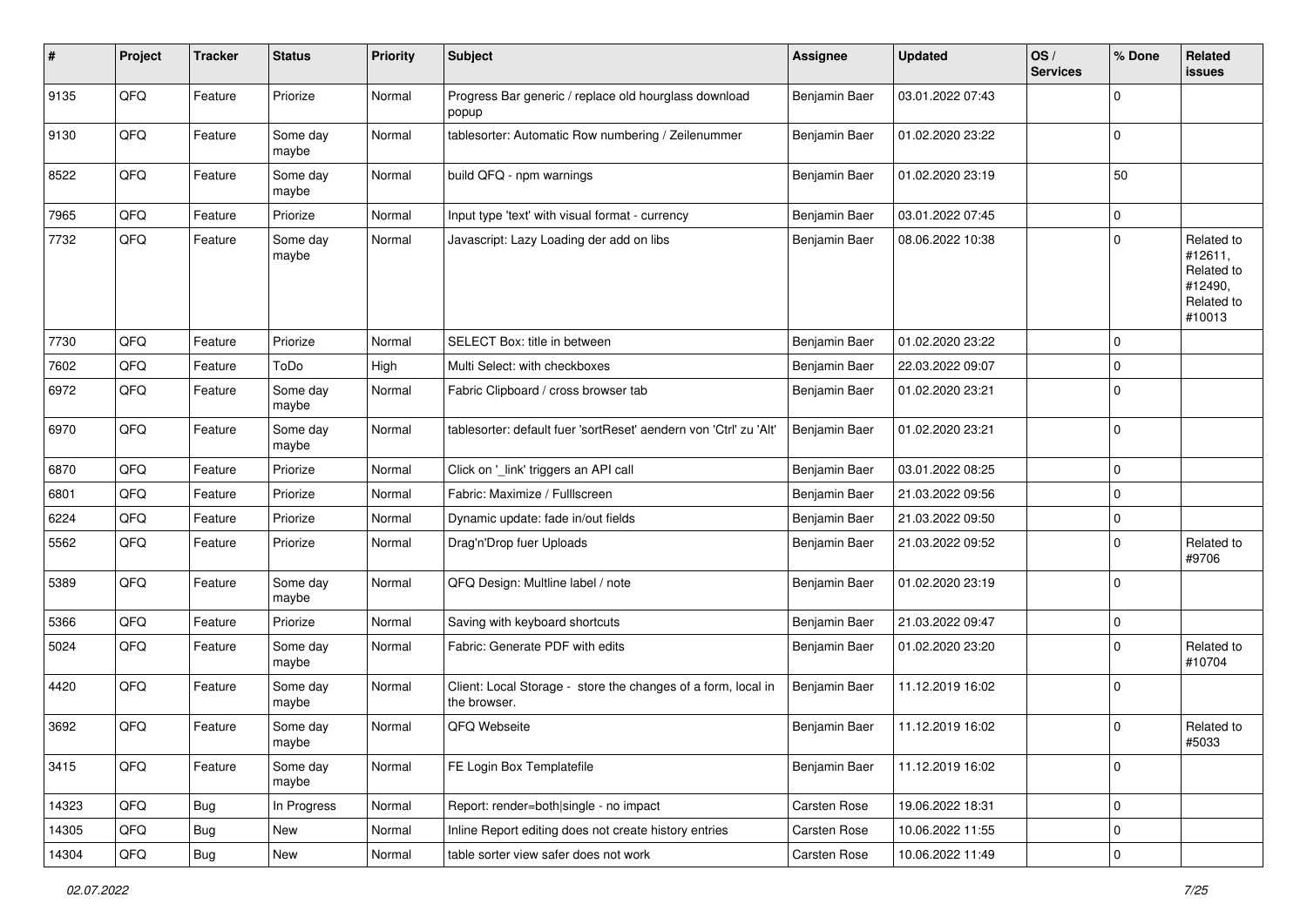| #     | Project | <b>Tracker</b> | <b>Status</b> | <b>Priority</b> | Subject                                                                                                                                             | Assignee            | <b>Updated</b>   | OS/<br><b>Services</b> | % Done      | Related<br>issues                           |
|-------|---------|----------------|---------------|-----------------|-----------------------------------------------------------------------------------------------------------------------------------------------------|---------------------|------------------|------------------------|-------------|---------------------------------------------|
| 14283 | QFQ     | Bug            | Priorize      | Normal          | HEIC / HEIF convert doesn't trigger                                                                                                                 | Carsten Rose        | 19.06.2022 16:37 |                        | $\Omega$    |                                             |
| 14233 | QFQ     | Bug            | <b>New</b>    | Normal          | AS _link: question - HTML is not rendered                                                                                                           | Carsten Rose        | 28.05.2022 11:02 |                        | $\mathbf 0$ |                                             |
| 14175 | QFQ     | Bug            | In Progress   | Normal          | Opening a form with no QFQ Session cookie fails                                                                                                     | <b>Carsten Rose</b> | 03.06.2022 10:40 |                        | $\Omega$    |                                             |
| 14091 | QFQ     | Bug            | <b>New</b>    | Normal          | inconsistent template path for twig                                                                                                                 | <b>Carsten Rose</b> | 19.04.2022 18:36 |                        | $\mathbf 0$ |                                             |
| 14077 | QFQ     | <b>Bug</b>     | New           | Normal          | As _link: Attribute 'class' missing by r:1 and r:3 - but should<br>set                                                                              | <b>Carsten Rose</b> | 28.05.2022 11:02 |                        | $\Omega$    | Related to<br>#5342,<br>Related to<br>#4343 |
| 13706 | QFQ     | Bug            | <b>New</b>    | Normal          | Wrong CheckType in FieldElement LastStatus of Form Cron                                                                                             | <b>Carsten Rose</b> | 21.01.2022 18:20 |                        | $\mathbf 0$ |                                             |
| 13659 | QFQ     | Bug            | New           | Normal          | wrong sanitize class applied to R-store                                                                                                             | <b>Carsten Rose</b> | 15.01.2022 14:23 |                        | $\mathbf 0$ |                                             |
| 13592 | QFQ     | Bug            | New           | Normal          | QFQ Build Queue: das vergeben von Tags klappt nicht. Es<br>werden keine Releases gebaut.                                                            | <b>Carsten Rose</b> | 19.03.2022 17:45 |                        | $\Omega$    |                                             |
| 13460 | QFQ     | Bug            | New           | Normal          | Doc: Password set/reset  password should not processed<br>with 'html encode'                                                                        | <b>Carsten Rose</b> | 19.03.2022 17:46 |                        | l 0         |                                             |
| 13451 | QFQ     | Bug            | <b>New</b>    | Normal          | Character Counter / Max Character: Problem in Safari                                                                                                | <b>Carsten Rose</b> | 15.04.2022 17:18 |                        | $\mathbf 0$ |                                             |
| 13332 | QFQ     | Bug            | New           | Normal          | Multi Form: Required Felder werden visuell nicht markiert.                                                                                          | <b>Carsten Rose</b> | 19.03.2022 17:47 |                        | $\Omega$    |                                             |
| 13331 | QFQ     | Bug            | <b>New</b>    | Normal          | Multi Form: Clear Icon misplaced                                                                                                                    | <b>Carsten Rose</b> | 19.03.2022 17:47 |                        | $\mathbf 0$ |                                             |
| 12974 | QFQ     | Bug            | New           | High            | Sanitize Queries in Action-Elements                                                                                                                 | Carsten Rose        | 07.12.2021 17:19 |                        | $\mathbf 0$ |                                             |
| 12716 | QFQ     | Bug            | <b>New</b>    | Normal          | template group: Pattern only applied to first instance                                                                                              | <b>Carsten Rose</b> | 19.03.2022 17:47 |                        | $\Omega$    |                                             |
| 12714 | QFQ     | Bug            | New           | Normal          | Conversion of GIF to PDF broken when GIF contains Alpha.                                                                                            | <b>Carsten Rose</b> | 19.03.2022 17:49 |                        | $\mathbf 0$ |                                             |
| 12702 | QFQ     | Bug            | New           | High            | templateGroup: broken in multiDb Setup                                                                                                              | <b>Carsten Rose</b> | 14.12.2021 16:02 |                        | $\mathbf 0$ |                                             |
| 12670 | QFQ     | Bug            | New           | High            | Dropdown-Menu classes können nicht mehr angegeben<br>werden                                                                                         | <b>Carsten Rose</b> | 07.12.2021 17:19 |                        | l 0         |                                             |
| 12581 | QFQ     | Bug            | New           | Normal          | Form.forward=close: Record 'new' in new browser tab ><br>save (& close) >> Form is not reloaded with new created<br>record id and stays in mode=new | <b>Carsten Rose</b> | 19.03.2022 17:48 |                        | ١o          |                                             |
| 12546 | QFQ     | Bug            | Feedback      | Normal          | Branch 'Development' - Unit Tests mit dirty workaround<br>angepasst                                                                                 | <b>Carsten Rose</b> | 19.03.2022 17:48 |                        | ١o          |                                             |
| 12545 | QFQ     | Bug            | New           | Urgent          | sql.log not created / updated                                                                                                                       | <b>Carsten Rose</b> | 14.12.2021 16:02 |                        | $\mathbf 0$ |                                             |
| 12520 | QFQ     | Bug            | New           | Normal          | Switch FE User: still active even FE User session expired                                                                                           | <b>Carsten Rose</b> | 19.03.2022 17:48 |                        | $\mathbf 0$ |                                             |
| 12513 | QFQ     | Bug            | New           | High            | Implement server side check of maxlength                                                                                                            | Carsten Rose        | 07.12.2021 17:19 |                        | 0           |                                             |
| 12512 | QFQ     | <b>Bug</b>     | New           | Normal          | Some MySQL Installation can't use 'stored procedures'                                                                                               | Carsten Rose        | 19.03.2022 17:48 |                        | $\mathbf 0$ |                                             |
| 12468 | QFQ     | Bug            | New           | Urgent          | Form: update Form.title after save                                                                                                                  | Carsten Rose        | 03.05.2021 21:12 |                        | 0           |                                             |
| 12463 | QFQ     | <b>Bug</b>     | ToDo          | High            | QFQ Function: 'function' and 'sql' on same level - output of<br>sql is shown two times.                                                             | <b>Carsten Rose</b> | 15.12.2021 16:31 |                        | l 0         |                                             |
| 12395 | QFQ     | Bug            | ToDo          | High            | QFQ Function: Result two times shown                                                                                                                | Carsten Rose        | 18.02.2022 08:59 |                        | 0           |                                             |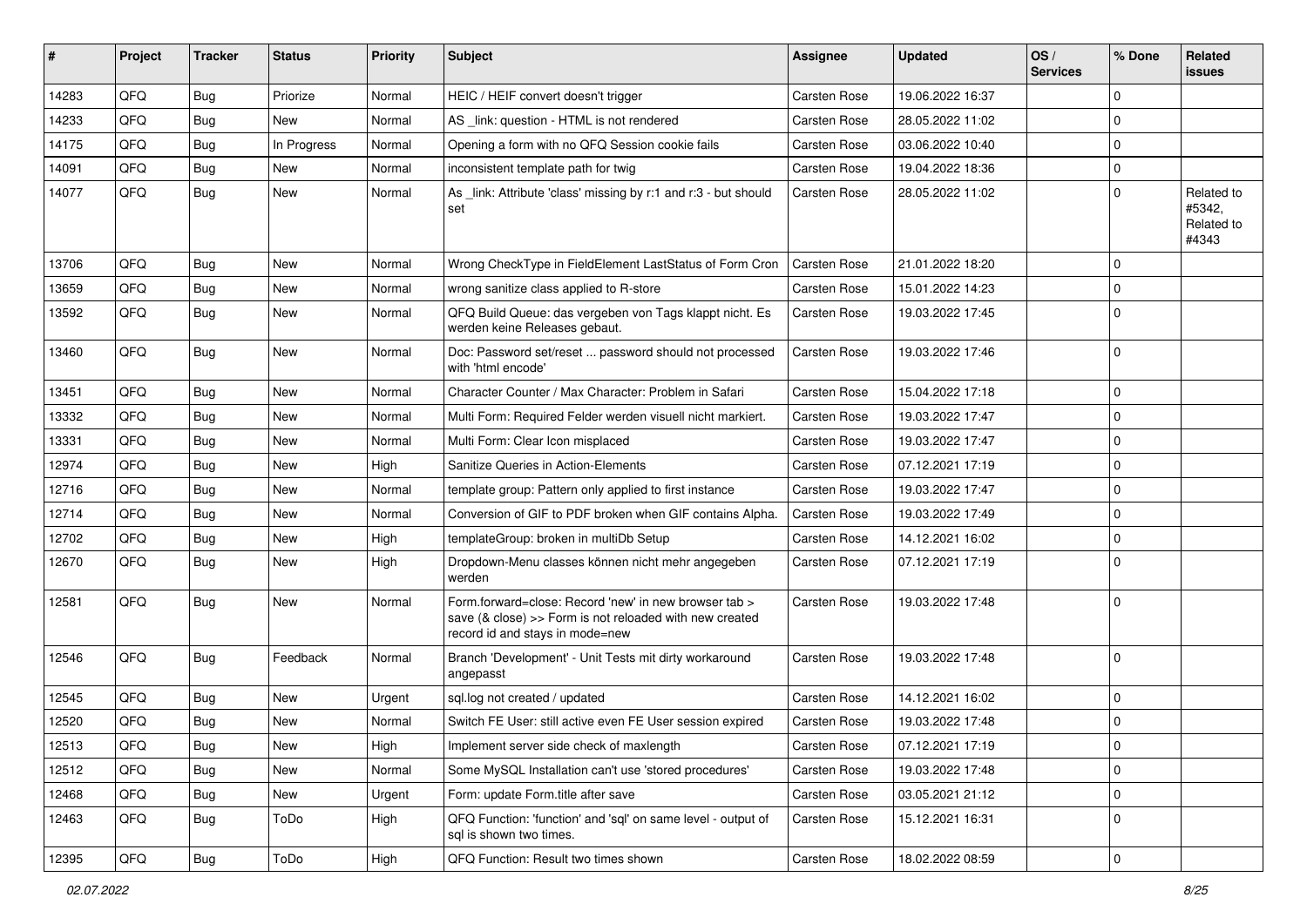| #     | Project | <b>Tracker</b> | <b>Status</b> | <b>Priority</b> | <b>Subject</b>                                                                      | <b>Assignee</b>     | <b>Updated</b>   | OS/<br><b>Services</b> | % Done         | Related<br>issues                                                                                                              |
|-------|---------|----------------|---------------|-----------------|-------------------------------------------------------------------------------------|---------------------|------------------|------------------------|----------------|--------------------------------------------------------------------------------------------------------------------------------|
| 12327 | QFQ     | <b>Bug</b>     | New           | Normal          | Copy to clipboard: Glyphicon can not be changed                                     | Carsten Rose        | 27.12.2021 17:59 |                        | $\Omega$       |                                                                                                                                |
| 12325 | QFQ     | <b>Bug</b>     | Priorize      | Normal          | MultiDB form.dblndex not working for report syntax                                  | <b>Carsten Rose</b> | 07.09.2021 13:37 |                        | $\mathbf 0$    | Related to<br>#12145,<br>Related to<br>#12314                                                                                  |
| 12187 | QFQ     | Bug            | New           | Normal          | Trigger FormAsFile() via Report: probably problem with multi<br>DB setup            | Carsten Rose        | 20.03.2021 21:20 |                        | 0              |                                                                                                                                |
| 12133 | QFQ     | Bug            | New           | Normal          | NPM, phpSpreadSheet aktualisieren                                                   | <b>Carsten Rose</b> | 15.03.2021 09:04 |                        | $\mathbf 0$    |                                                                                                                                |
| 12045 | QFQ     | <b>Bug</b>     | New           | Normal          | templateGroup afterSave FE: Aufruf ohne<br>sqlHonorFormElements funktioniert nicht  | <b>Carsten Rose</b> | 18.02.2021 16:33 |                        | $\mathbf 0$    |                                                                                                                                |
| 12040 | QFQ     | <b>Bug</b>     | New           | Normal          | FE Mode 'hidden' für zwei FEs auf einer Zeile                                       | Carsten Rose        | 18.02.2021 10:13 |                        | $\mathbf 0$    |                                                                                                                                |
| 11752 | QFQ     | <b>Bug</b>     | New           | Normal          | checkbox renders multiple input elements with same name                             | <b>Carsten Rose</b> | 17.12.2020 14:58 |                        | $\mathbf 0$    | Related to<br>#11750                                                                                                           |
| 11695 | QFQ     | Bug            | New           | Normal          | MultiForm required FE Error                                                         | Carsten Rose        | 04.12.2020 13:34 |                        | $\mathbf 0$    |                                                                                                                                |
| 11668 | QFQ     | Bug            | New           | Normal          | Play function.sql - problem with mysql                                              | <b>Carsten Rose</b> | 03.05.2021 20:48 |                        | $\mathbf 0$    |                                                                                                                                |
| 11667 | QFQ     | Bug            | New           | Normal          | MySQL mariadb-server-10.3: Incorrect datetime value                                 | <b>Carsten Rose</b> | 03.05.2021 20:48 |                        | $\mathbf 0$    |                                                                                                                                |
| 11517 | QFQ     | <b>Bug</b>     | In Progress   | Normal          | extraButtonInfo Broken for multiple FormElements                                    | Carsten Rose        | 12.05.2022 13:12 |                        | $\Omega$       | Related to<br>#7890,<br>Related to<br>#3811, Has<br>duplicate<br>#10905, Has<br>duplicate<br>#10553, Has<br>duplicate<br>#6779 |
| 11239 | QFQ     | <b>Bug</b>     | New           | Normal          | Radiobutton (plain): horizontales Rendern abhängig vom<br>Datentyp in der Datenbank | Carsten Rose        | 30.09.2020 18:37 |                        | 0              |                                                                                                                                |
| 10937 | QFQ     | <b>Bug</b>     | New           | Normal          | Fehler mit abhängigen Select- Feldern beim Positionieren                            | <b>Carsten Rose</b> | 12.11.2020 23:45 |                        | 0              |                                                                                                                                |
| 10704 | QFQ     | Bug            | New           | Normal          | wkhtml problem rendering fullCalendar.js / fabric.js >><br>successor: puppeteer     | <b>Carsten Rose</b> | 12.11.2020 23:45 |                        | $\mathbf 0$    | Related to<br>#5024,<br>Related to<br>#4650,<br>Related to<br>#10715                                                           |
| 10661 | QFQ     | <b>Bug</b>     | In Progress   | Normal          | Typo3 Warnungen                                                                     | Carsten Rose        | 07.09.2021 13:23 |                        | 0              | Related to<br>#12440                                                                                                           |
| 10658 | QFQ     | <b>Bug</b>     | New           | Normal          | processReadOnly broken                                                              | Carsten Rose        | 27.05.2020 17:55 |                        | $\mathbf 0$    |                                                                                                                                |
| 10640 | QFQ     | <b>Bug</b>     | New           | High            | TypeAhead Tag: FE editierbar trotz readOnly                                         | Carsten Rose        | 03.05.2021 21:12 |                        | $\mathbf 0$    | Related to<br>#7795                                                                                                            |
| 10588 | QFQ     | <b>Bug</b>     | New           | Normal          | typeahed Tag: Doku anpassen                                                         | Carsten Rose        | 12.11.2020 23:45 |                        | $\overline{0}$ |                                                                                                                                |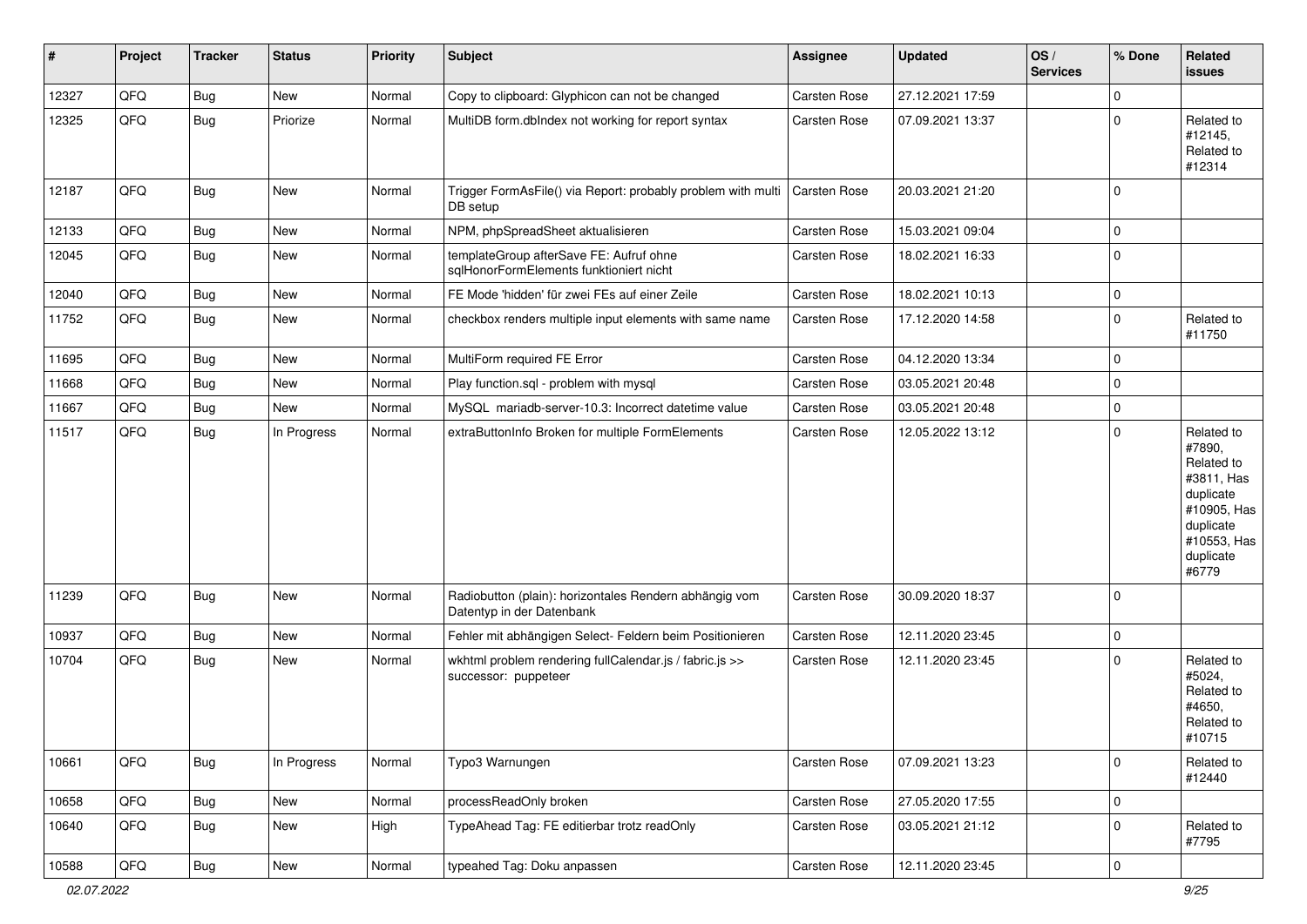| $\vert$ # | Project | <b>Tracker</b> | <b>Status</b>     | <b>Priority</b> | <b>Subject</b>                                                                                           | Assignee            | <b>Updated</b>   | OS/<br><b>Services</b> | % Done      | Related<br><b>issues</b>                                                |
|-----------|---------|----------------|-------------------|-----------------|----------------------------------------------------------------------------------------------------------|---------------------|------------------|------------------------|-------------|-------------------------------------------------------------------------|
| 10508     | QFQ     | Bug            | <b>New</b>        | High            | Multi Form broken on Multi DB Instance                                                                   | <b>Carsten Rose</b> | 03.05.2021 21:12 |                        | $\mathbf 0$ |                                                                         |
| 10506     | QFQ     | <b>Bug</b>     | <b>New</b>        | High            | Template Group broken on MultiDB instance                                                                | Carsten Rose        | 03.05.2021 21:12 |                        | $\mathbf 0$ | Related to<br>#10505                                                    |
| 10322     | QFQ     | Bug            | <b>New</b>        | Normal          | FormElement / Radio: missing column 'enum' >> FE not<br>reported                                         | Carsten Rose        | 07.05.2020 09:37 |                        | $\mathbf 0$ |                                                                         |
| 10082     | QFQ     | Bug            | <b>New</b>        | Normal          | FE.type=SELECT - 'sanatize' Class                                                                        | <b>Carsten Rose</b> | 07.05.2020 09:36 |                        | $\mathbf 0$ | Related to<br>#10081                                                    |
| 10081     | QFQ     | <b>Bug</b>     | New               | High            | Stale record lock after 'forbidden' character                                                            | Carsten Rose        | 03.05.2021 21:12 |                        | $\mathbf 0$ | Related to<br>#10082,<br>Related to<br>#9789                            |
| 9975      | QFQ     | Bug            | Priorize          | Normal          | Dropdown Menu: 'r:3' broken                                                                              | <b>Carsten Rose</b> | 01.02.2020 10:13 |                        | $\mathbf 0$ |                                                                         |
| 9958      | QFQ     | <b>Bug</b>     | Priorize          | Normal          | Broken subrecord query: no error message                                                                 | Carsten Rose        | 05.02.2021 15:15 |                        | $\mathbf 0$ |                                                                         |
| 9947      | QFQ     | <b>Bug</b>     | Priorize          | Normal          | Unwanted error message if missing 'typeAheadSqlPrefetch'                                                 | Carsten Rose        | 01.02.2020 10:13 |                        | $\mathbf 0$ |                                                                         |
| 9862      | QFQ     | Bug            | Priorize          | Normal          | Failed writing to sql mail qfq.log should throw an exception                                             | <b>Carsten Rose</b> | 01.02.2020 10:13 |                        | $\mathbf 0$ |                                                                         |
| 9834      | QFQ     | Bug            | Priorize          | Normal          | Input elements with tag 'disabled' are missing on<br>form-submit: server option 'processReadOnly' broken | Carsten Rose        | 07.12.2021 16:43 |                        | $\mathbf 0$ | Related to<br>#9691,<br>Related to<br>#5305, Has<br>duplicate<br>#12331 |
| 9789      | QFQ     | Bug            | In Progress       | High            | Record Lock: release to early on 'leave page'                                                            | <b>Carsten Rose</b> | 10.01.2022 09:25 |                        | 100         | Related to<br>#10081,<br>Related to<br>#9173,<br>Related to<br>#8702    |
| 9783      | QFQ     | Bug            | <b>New</b>        | Normal          | Email with special characters                                                                            | <b>Carsten Rose</b> | 01.02.2020 23:22 |                        | $\mathbf 0$ |                                                                         |
| 9773      | QFQ     | <b>Bug</b>     | New               | Normal          | form.parameter.formModeGlobal=requiredOff                                                                | Carsten Rose        | 01.02.2020 15:56 |                        | $\mathbf 0$ |                                                                         |
| 9691      | QFQ     | Bug            | In Progress       | Normal          | Checkbox: dynamic update > readonly                                                                      | Carsten Rose        | 01.02.2020 23:22 |                        | 50          | Related to<br>#9834                                                     |
| 9669      | QFQ     | Bug            | Some day<br>maybe | Normal          | Checkbox / Template Group: radio/checkbox visible broken<br>after 'add'                                  | Carsten Rose        | 16.06.2021 13:47 |                        | $\mathbf 0$ | Related to<br>#8091                                                     |
| 9534      | QFQ     | Bug            | Priorize          | Urgent          | FE.type=upload: 'Unknown Mode: ID"                                                                       | <b>Carsten Rose</b> | 03.05.2021 21:14 |                        | $\mathbf 0$ | Related to<br>#9532                                                     |
| 9533      | QFQ     | Bug            | <b>New</b>        | Normal          | FE.type=upload: Check in 'beforeSave' if upload is given                                                 | <b>Carsten Rose</b> | 01.02.2020 23:22 |                        | $\mathbf 0$ | Related to<br>#11523                                                    |
| 9531      | QFQ     | <b>Bug</b>     | <b>New</b>        | High            | FE File: Dynamic Update / modeSql / required detected even<br>it not set                                 | <b>Carsten Rose</b> | 11.06.2021 20:32 |                        | $\mathbf 0$ | Related to<br>#12398                                                    |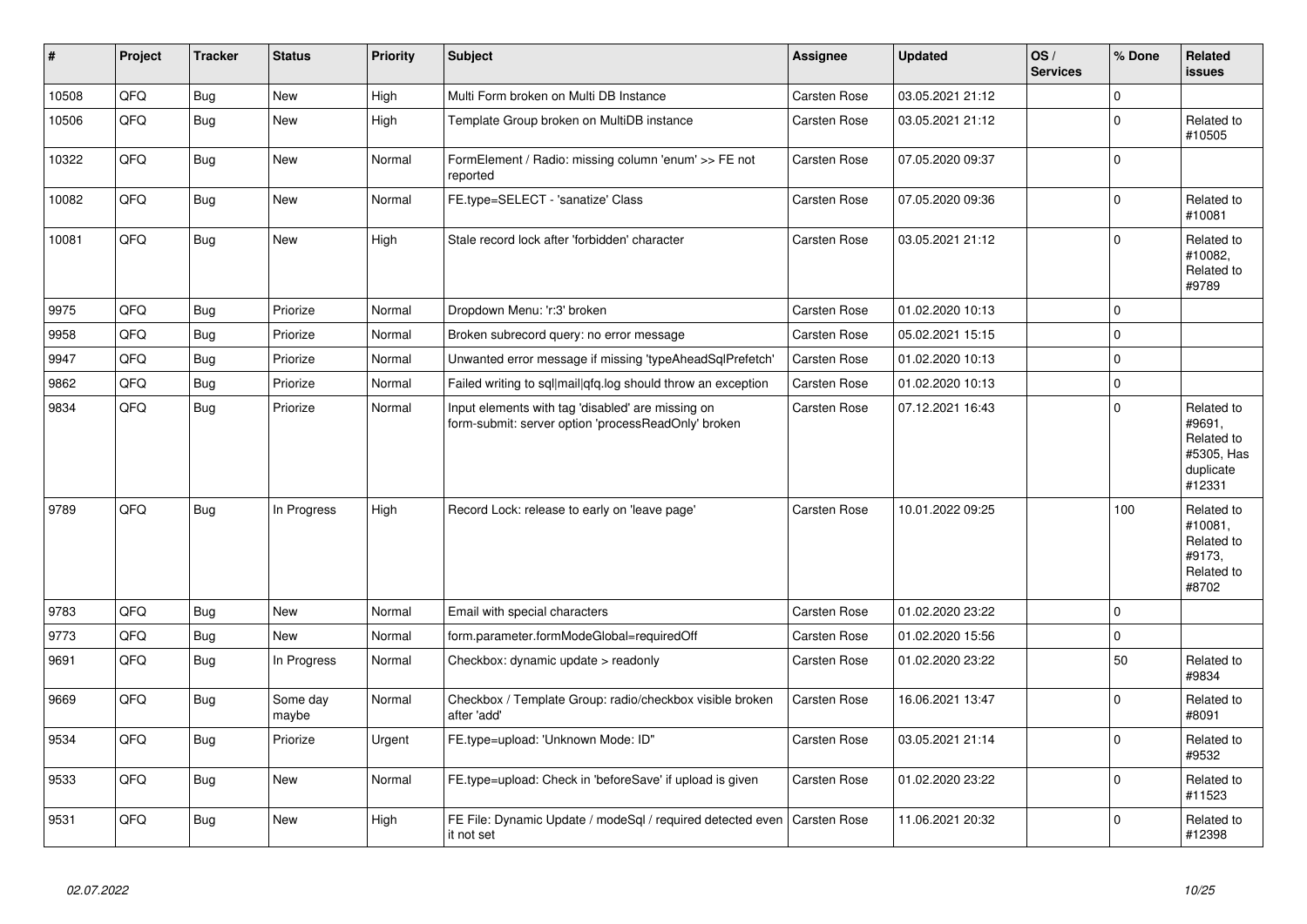| #    | Project | <b>Tracker</b> | <b>Status</b>     | <b>Priority</b> | <b>Subject</b>                                                                                        | <b>Assignee</b>     | <b>Updated</b>   | OS/<br><b>Services</b> | % Done      | <b>Related</b><br>issues                     |
|------|---------|----------------|-------------------|-----------------|-------------------------------------------------------------------------------------------------------|---------------------|------------------|------------------------|-------------|----------------------------------------------|
| 9347 | QFQ     | Bug            | <b>New</b>        | High            | FE.type=upload with dynamic show/hidden: required not<br>detected                                     | Carsten Rose        | 12.06.2021 10:40 |                        | U           | Related to<br>#5305,<br>Related to<br>#12398 |
| 9317 | QFQ     | <b>Bug</b>     | New               | Normal          | FE.type=note: with dynamic show/hidden an empty label<br>causes trouble                               | <b>Carsten Rose</b> | 01.02.2020 23:22 |                        | $\Omega$    |                                              |
| 9281 | QFQ     | Bug            | Some day<br>maybe | Normal          | Allow STRICT_TRANS_TABLES                                                                             | <b>Carsten Rose</b> | 02.01.2021 18:43 |                        | $\mathbf 0$ |                                              |
| 9275 | QFQ     | Bug            | <b>New</b>        | Normal          | autcron: t3 page, which takes to long to respond, is not<br>reported properly                         | <b>Carsten Rose</b> | 01.02.2020 23:22 |                        | 100         |                                              |
| 9177 | QFQ     | Bug            | <b>New</b>        | Normal          | Bug? QFQ tries to save an action FE, which has real<br>existing column name                           | Carsten Rose        | 01.02.2020 23:22 |                        | $\Omega$    |                                              |
| 9173 | QFQ     | Bug            | Priorize          | Urgent          | Stale Record Lock: Firefox                                                                            | <b>Carsten Rose</b> | 03.05.2021 21:14 |                        | $\Omega$    | Related to<br>#9789                          |
| 9127 | QFQ     | <b>Bug</b>     | New               | Normal          | Error Message: change 'roll over' color - text not readable                                           | <b>Carsten Rose</b> | 01.02.2020 23:22 |                        | $\mathbf 0$ |                                              |
| 9121 | QFQ     | <b>Bug</b>     | Priorize          | High            | sip links have r and __dbIndexData set                                                                | <b>Carsten Rose</b> | 12.06.2021 10:41 |                        | $\Omega$    |                                              |
| 9077 | QFQ     | <b>Bug</b>     | New               | Normal          | typeAheadSql: report broken SQL                                                                       | Carsten Rose        | 29.06.2022 22:35 |                        | $\Omega$    | Related to<br>#4018                          |
| 9013 | QFQ     | <b>Bug</b>     | New               | Normal          | Error in Twig template not handled                                                                    | Carsten Rose        | 20.10.2021 13:43 |                        | 0           |                                              |
| 8668 | QFQ     | Bug            | <b>New</b>        | High            | Pill disabled: dyamic mode 'hidden' not respected - FE is still<br>required                           | <b>Carsten Rose</b> | 03.05.2021 21:14 |                        | $\Omega$    |                                              |
| 8431 | QFQ     | <b>Bug</b>     | <b>New</b>        | High            | autocron.php with wrong path                                                                          | <b>Carsten Rose</b> | 03.05.2021 21:14 |                        | $\Omega$    |                                              |
| 8106 | QFQ     | <b>Bug</b>     | Some day<br>maybe | Normal          | Dynamic Update: Feld kann nicht auf empty zurückgesetzt<br>werden                                     | Carsten Rose        | 11.12.2019 16:01 |                        | $\mathbf 0$ |                                              |
| 8083 | QFQ     | Bug            | New               | High            | FormEditor: primary table list does not respect<br>'indexDb={{indexData:Y}}'                          | Carsten Rose        | 03.05.2021 21:14 |                        | $\Omega$    | Has<br>duplicate<br>#6678                    |
| 8049 | QFQ     | Bug            | New               | Normal          | FE.type=note, column 'value': text moves some pixel to top<br>after save                              | Carsten Rose        | 01.02.2020 23:22 |                        | $\mathbf 0$ |                                              |
| 8037 | QFQ     | <b>Bug</b>     | Priorize          | Normal          | FE.type=upload (advanced mode): {{slaveld:V}} missing<br>during dynamic update                        | Carsten Rose        | 01.02.2020 10:13 |                        | $\Omega$    |                                              |
| 7899 | QFQ     | Bug            | New               | High            | Fe.type=password / retype / required: always complain about   Carsten Rose<br>missing value           |                     | 03.05.2021 21:14 |                        | $\Omega$    |                                              |
| 7890 | QFQ     | Bug            | New               | Normal          | FormElement 'required': extraButtonInfo not aligned                                                   | Carsten Rose        | 11.06.2021 21:17 |                        | $\mathbf 0$ | Related to<br>#11517                         |
| 7795 | QFQ     | Bug            | New               | Normal          | Readonly Form: Typeahead-Felder                                                                       | Carsten Rose        | 01.02.2020 23:22 |                        | $\mathbf 0$ | Related to<br>#10640                         |
| 7685 | QFQ     | Bug            | New               | Normal          | Open FormElement from QFQ error message and save<br>modified record: error about missing {{formId:F}} | Carsten Rose        | 01.02.2020 23:22 |                        | $\mathbf 0$ |                                              |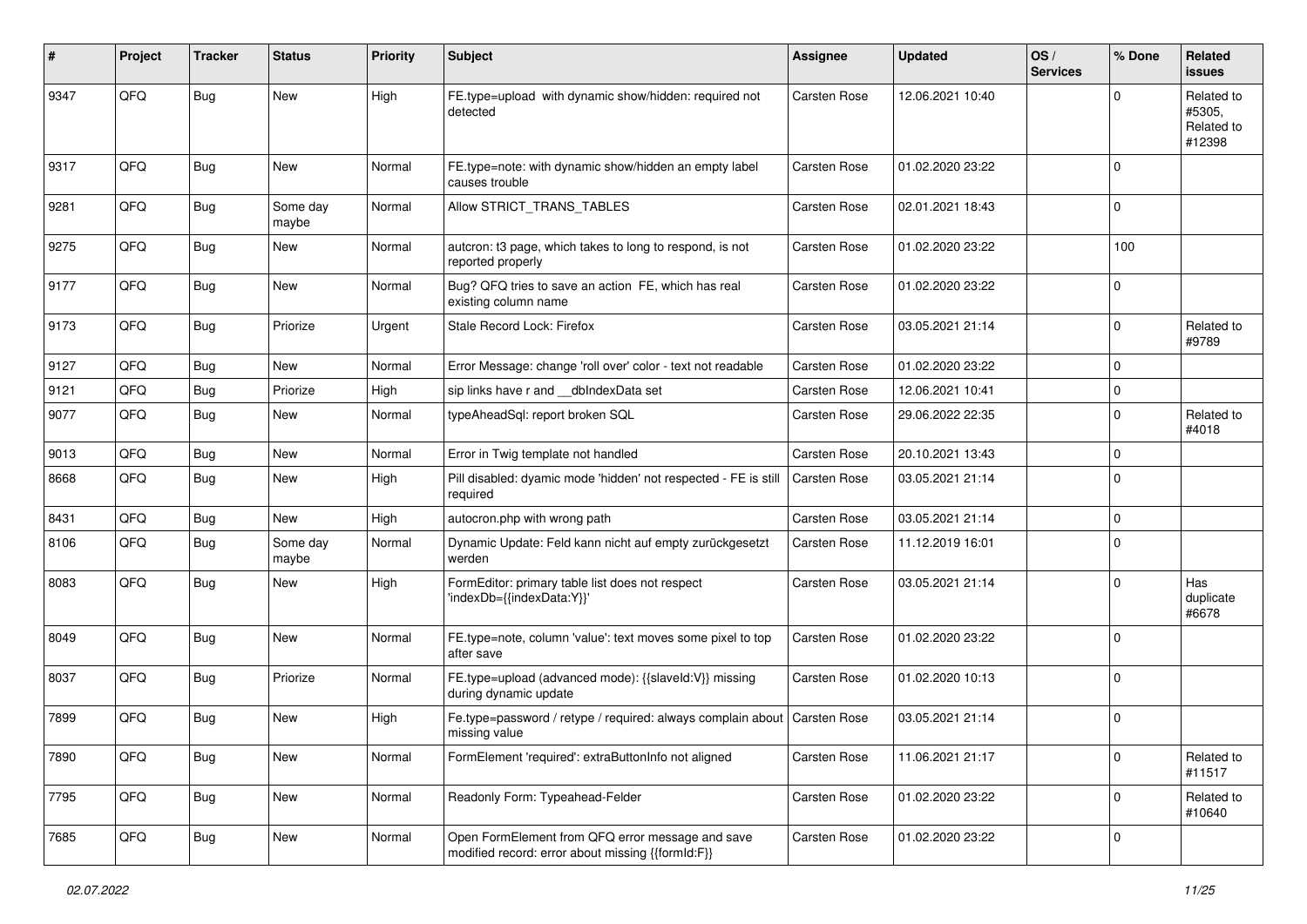| #    | Project | <b>Tracker</b> | <b>Status</b>     | <b>Priority</b> | <b>Subject</b>                                                                                                   | <b>Assignee</b>     | <b>Updated</b>   | OS/<br><b>Services</b> | % Done              | Related<br>issues   |
|------|---------|----------------|-------------------|-----------------|------------------------------------------------------------------------------------------------------------------|---------------------|------------------|------------------------|---------------------|---------------------|
| 7656 | QFQ     | Bug            | Priorize          | Normal          | FE with required, 'pattern' and 'extraButtonLock': always<br>complain about missing value                        | Carsten Rose        | 01.02.2020 10:13 |                        | 0                   |                     |
| 7650 | QFQ     | Bug            | New               | High            | Optional do not show 'required' sign on FormElement                                                              | <b>Carsten Rose</b> | 03.05.2021 21:14 |                        | $\mathbf 0$         |                     |
| 7616 | QFQ     | <b>Bug</b>     | Priorize          | Normal          | Selectlist with Enum & Dynamic Update                                                                            | <b>Carsten Rose</b> | 01.02.2020 10:13 |                        | 0                   |                     |
| 7574 | QFQ     | Bug            | New               | Normal          | Substitute error: form element not reported / dont parse<br>Form.note                                            | <b>Carsten Rose</b> | 01.02.2020 23:21 |                        | 0                   |                     |
| 7547 | QFQ     | Bug            | New               | Normal          | Error Message in afterSave: wrong parameter column<br>reported                                                   | <b>Carsten Rose</b> | 01.02.2020 23:22 |                        | $\mathbf 0$         |                     |
| 7524 | QFQ     | <b>Bug</b>     | <b>New</b>        | Normal          | QFQ throws a 'General Error' if 'fileadmin/protected/log/' is<br>not writeable                                   | <b>Carsten Rose</b> | 01.02.2020 23:22 |                        | $\mathbf 0$         |                     |
| 7513 | QFQ     | Bug            | <b>New</b>        | Normal          | Radios not correct aligned                                                                                       | <b>Carsten Rose</b> | 01.02.2020 23:22 |                        | $\mathbf 0$         |                     |
| 7512 | QFQ     | <b>Bug</b>     | New               | Normal          | FE: inputType=number >> 'pattern' is not respected                                                               | <b>Carsten Rose</b> | 01.02.2020 23:22 |                        | 0                   |                     |
| 7456 | QFQ     | <b>Bug</b>     | Some day<br>maybe | Low             | Todos in Code: solve or make ticket                                                                              | <b>Carsten Rose</b> | 16.09.2021 15:10 |                        | $\Omega$            |                     |
| 7261 | QFQ     | Bug            | <b>New</b>        | Normal          | Report pathFilename for user without path, only the filename                                                     | <b>Carsten Rose</b> | 01.02.2020 23:21 |                        | $\mathbf{0}$        |                     |
| 7219 | QFQ     | Bug            | New               | Normal          | typeSheadSql / typeAheadSqlPrefetch: change to curly<br>braces                                                   | <b>Carsten Rose</b> | 01.02.2020 23:21 |                        | $\mathbf 0$         |                     |
| 7014 | QFQ     | Bug            | New               | Normal          | Sending invalid emails succeeds when<br>debug.redirectAllMailTo is set                                           | <b>Carsten Rose</b> | 01.02.2020 23:21 |                        | $\Omega$            |                     |
| 7002 | QFQ     | Bug            | New               | Normal          | Dynamic Update: row does not disappear / appear                                                                  | <b>Carsten Rose</b> | 01.02.2020 23:22 |                        | 0                   |                     |
| 6912 | QFQ     | Bug            | New               | Normal          | error Message Var 'deadline' already set in SIP - in Form<br>with FE.value={{deadline:R:::{{deadlinePeriod:Y}}}} | <b>Carsten Rose</b> | 01.02.2020 23:21 |                        | $\Omega$            |                     |
| 6677 | QFQ     | <b>Bug</b>     | New               | Normal          | Error message FE Action Element: no/wrong FE reference<br>who cause the problem.                                 | <b>Carsten Rose</b> | 01.02.2020 23:21 |                        | $\mathbf 0$         |                     |
| 6574 | QFQ     | Bug            | Priorize          | Normal          | qfq.log: Fehlermeldung wurde angezeigt, aber nicht geloggt                                                       | <b>Carsten Rose</b> | 01.02.2020 10:13 |                        | $\mathbf 0$         |                     |
| 6483 | QFQ     | Bug            | New               | Normal          | R Store funktioniert nicht bei 'Report Notation' im FE                                                           | <b>Carsten Rose</b> | 01.02.2020 23:21 |                        | $\mathbf 0$         |                     |
| 6462 | QFQ     | <b>Bug</b>     | New               | Normal          | File Upload: Nutzlose Fehlermeldung wenn Datei zu gross                                                          | <b>Carsten Rose</b> | 01.02.2020 23:21 |                        | $\Omega$            | Related to<br>#6139 |
| 6116 | QFQ     | Bug            | Priorize          | High            | value of checkbox not saved                                                                                      | <b>Carsten Rose</b> | 07.12.2021 17:19 |                        | $\mathbf 0$         |                     |
| 5991 | QFQ     | <b>Bug</b>     | Some day<br>maybe | Normal          | URLs with ' ' or long parameter are problematic                                                                  | <b>Carsten Rose</b> | 01.02.2020 23:19 |                        | $\mathbf 0$         |                     |
| 5768 | QFQ     | <b>Bug</b>     | Some day<br>maybe | Normal          | '{{pageLanguage:T}}' missing if QFQ is called via api                                                            | Carsten Rose        | 01.02.2020 23:19 |                        | $\mathsf{O}\xspace$ |                     |
| 5706 | QFQ     | <b>Bug</b>     | Some day<br>maybe | Normal          | upload: fileDestination needs to be sanatized                                                                    | Carsten Rose        | 01.02.2020 23:19 |                        | $\mathbf 0$         |                     |
| 5576 | QFQ     | <b>Bug</b>     | New               | Normal          | Using MySQL 'DROP' requires privilege - wich is not really<br>necessary.                                         | Carsten Rose        | 01.02.2020 23:21 |                        | $\mathbf 0$         |                     |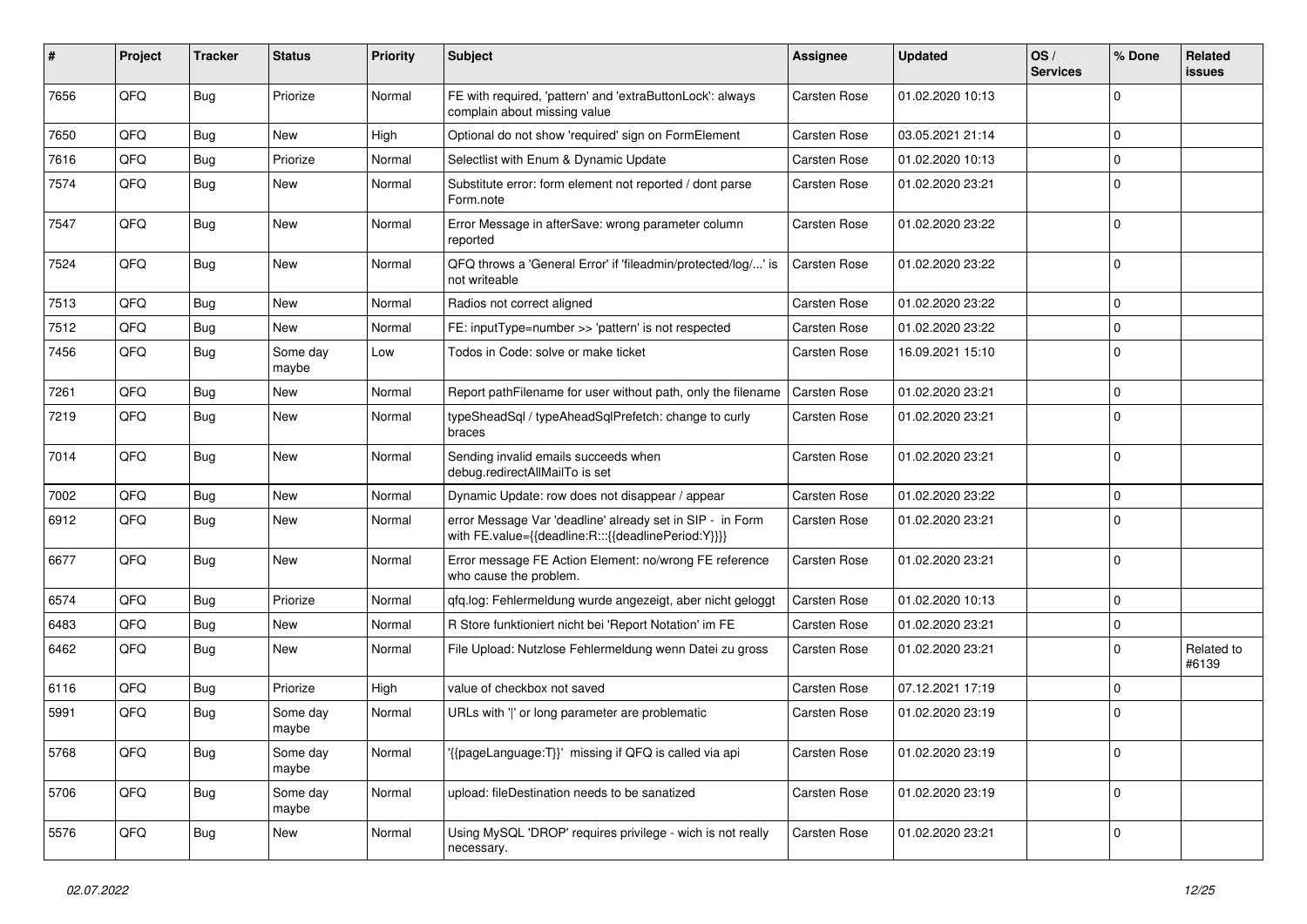| $\sharp$ | Project | <b>Tracker</b> | <b>Status</b>     | <b>Priority</b> | <b>Subject</b>                                                                                                       | <b>Assignee</b>     | <b>Updated</b>   | OS/<br><b>Services</b> | % Done      | Related<br><b>issues</b>                       |
|----------|---------|----------------|-------------------|-----------------|----------------------------------------------------------------------------------------------------------------------|---------------------|------------------|------------------------|-------------|------------------------------------------------|
| 5559     | QFQ     | Bug            | New               | Normal          | FE.type = Upload: 'accept' might contain variables                                                                   | Carsten Rose        | 11.05.2020 21:23 |                        | $\Omega$    |                                                |
| 5557     | QFQ     | Bug            | Some day<br>maybe | Normal          | Form load: STORE_RECORD filled, but should be empty                                                                  | <b>Carsten Rose</b> | 01.02.2020 23:19 |                        | $\Omega$    |                                                |
| 5459     | QFQ     | Bug            | New               | High            | Multi DB: spread system tables between 'QFQ' and<br>'Data'-DB                                                        | <b>Carsten Rose</b> | 03.05.2021 21:14 |                        | $\mathbf 0$ | Related to<br>#4720                            |
| 5305     | QFQ     | Bug            | <b>New</b>        | Normal          | Upload FormElement: nicht disabled by readonly Form                                                                  | <b>Carsten Rose</b> | 16.06.2021 13:43 |                        | $\Omega$    | Related to<br>#9347,<br>Related to<br>#9834    |
| 5221     | QFQ     | Bug            | New               | High            | Download Dialog: Bleibt stehen in FF wenn Datei<br>automatisch gespeichert wird.                                     | <b>Carsten Rose</b> | 03.05.2021 21:14 |                        | 0           |                                                |
| 5021     | QFQ     | <b>Bug</b>     | Some day<br>maybe | Normal          | FE.typ=extra - during save displays error 'datum2' already<br>filled in STORE_SIP - the value is stored nevertheless | <b>Carsten Rose</b> | 01.02.2020 23:19 |                        | $\mathbf 0$ | Related to<br>#3875                            |
| 4771     | QFQ     | Bug            | Some day<br>maybe | Normal          | qfq: select-down-values empty after save (edit-form for<br>program administrators)                                   | <b>Carsten Rose</b> | 01.02.2020 23:20 |                        | $\Omega$    | Related to<br>#4549, Has<br>duplicate<br>#4282 |
| 4756     | QFQ     | Bug            | New               | Normal          | Form dirty even nothing changes                                                                                      | <b>Carsten Rose</b> | 11.12.2019 16:16 |                        | $\mathbf 0$ |                                                |
| 4659     | QFQ     | <b>Bug</b>     | Some day<br>maybe | Normal          | infoButtonExtra                                                                                                      | <b>Carsten Rose</b> | 01.02.2020 23:20 |                        | $\Omega$    |                                                |
| 4651     | QFQ     | Bug            | Some day<br>maybe | Normal          | 'Loading document" Modal wird angezeigt bei uzhcd type=2<br>Ansicht                                                  | <b>Carsten Rose</b> | 01.02.2020 23:20 |                        | 0           |                                                |
| 4583     | QFQ     | Bug            | Some day<br>maybe | Normal          | Dynamic Update bei TypeAhead Feldern                                                                                 | <b>Carsten Rose</b> | 01.02.2020 23:19 |                        | 0           |                                                |
| 4549     | QFQ     | Bug            | Some day<br>maybe | Normal          | TemplateGroups: FE.type SELECT loose selected value<br>after save                                                    | <b>Carsten Rose</b> | 01.02.2020 23:20 |                        | $\Omega$    | Related to<br>#4548.<br>Related to<br>#4771    |
| 4528     | QFQ     | Bug            | Some day<br>maybe | Normal          | extraButtonLock mit SQLAhead Bug                                                                                     | <b>Carsten Rose</b> | 01.02.2020 23:19 |                        | 0           |                                                |
| 4328     | QFQ     | <b>Bug</b>     | Some day<br>maybe | Normal          | Error Message: Show FE name/number on problems in FE                                                                 | Carsten Rose        | 01.02.2020 23:20 |                        | 0           |                                                |
| 4293     | QFQ     | <b>Bug</b>     | Some day<br>maybe | Normal          | Download broken if token 'd:' is missing - but no error<br>message                                                   | <b>Carsten Rose</b> | 11.12.2019 16:03 |                        | $\Omega$    | Related to<br>#7514                            |
| 4279     | QFQ     | <b>Bug</b>     | Some day<br>maybe | High            | config.linkVars lost                                                                                                 | Carsten Rose        | 03.05.2021 21:14 |                        | 0           |                                                |
| 4092     | QFQ     | <b>Bug</b>     | Some day<br>maybe | Normal          | 1) Logging verbessern wann welches FE warum ausgefuehrt<br>wird, 2) Documentation: Best Practice Template Group      | <b>Carsten Rose</b> | 01.02.2020 23:19 |                        | 0           | Related to<br>#3504                            |
| 4008     | QFQ     | <b>Bug</b>     | Some day<br>maybe | Normal          | FormElemen.type=sendmail: wrong 'TO' if 'real<br>name <rea@mail.to>' is used</rea@mail.to>                           | Carsten Rose        | 11.12.2019 16:03 |                        | $\mathbf 0$ |                                                |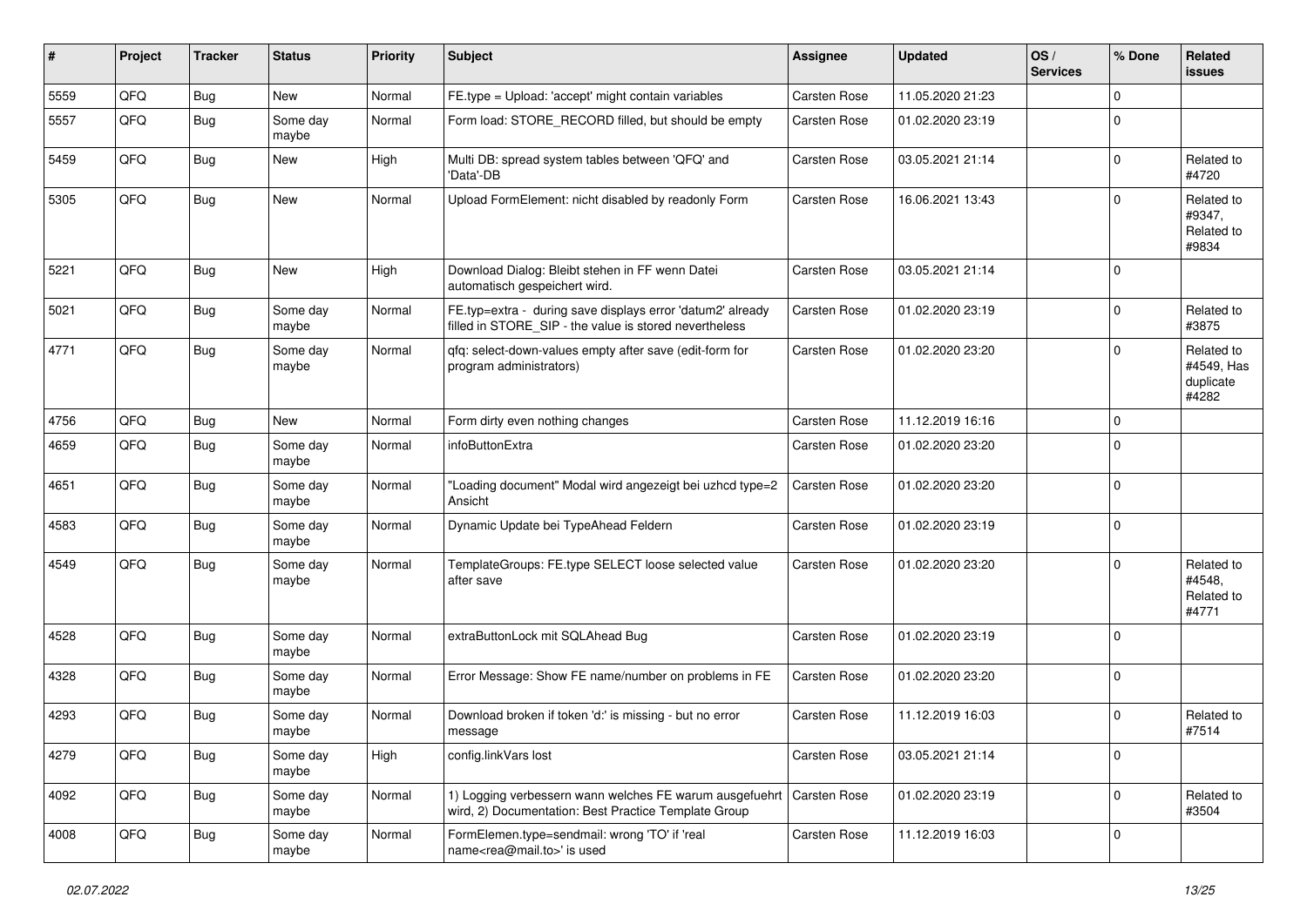| ∦     | Project | <b>Tracker</b> | <b>Status</b>     | <b>Priority</b> | Subject                                                                                                                       | Assignee            | <b>Updated</b>   | OS/<br><b>Services</b> | % Done      | Related<br>issues                                                      |
|-------|---------|----------------|-------------------|-----------------|-------------------------------------------------------------------------------------------------------------------------------|---------------------|------------------|------------------------|-------------|------------------------------------------------------------------------|
| 3895  | QFQ     | Bug            | Some day<br>maybe | Normal          | typeahead pedantic: on lehrkredit Idap webpass - if only one<br>person is in dropdown, such person can't be selected          | <b>Carsten Rose</b> | 11.12.2019 16:03 |                        | $\Omega$    |                                                                        |
| 3882  | QFQ     | Bug            | Some day<br>maybe | Normal          | templateGroup: disable 'add' if limit is reached - funktioniert<br>nicht wenn bereits records existierten                     | <b>Carsten Rose</b> | 11.12.2019 16:03 |                        | $\Omega$    |                                                                        |
| 3811  | QFQ     | Bug            | Some day<br>maybe | Normal          | Dynamic Update: extraButtonInfo - Text aktualisieren                                                                          | <b>Carsten Rose</b> | 11.12.2019 16:03 |                        | $\Omega$    | Related to<br>#11517                                                   |
| 3782  | QFQ     | Bug            | Priorize          | Normal          | Bei fehlerhafter Eingabe (z.B. Datum) sollte das erwartete<br>Format angezeigt werden                                         | <b>Carsten Rose</b> | 01.02.2020 10:13 |                        | $\Omega$    |                                                                        |
| 3750  | QFQ     | <b>Bug</b>     | Some day<br>maybe | Normal          | FE in a row: if one violates check, all are red                                                                               | <b>Carsten Rose</b> | 11.12.2019 16:03 |                        | $\Omega$    |                                                                        |
| 3682  | QFQ     | Bug            | Some day<br>maybe | Normal          | Dynamic update: Radio buttons                                                                                                 | Carsten Rose        | 11.12.2019 16:02 |                        | $\Omega$    |                                                                        |
| 3588  | QFQ     | Bug            | Some day<br>maybe | Normal          | templateGroup: versteckte Elemente werden weiterhin<br>gespeichert.                                                           | Carsten Rose        | 11.12.2019 16:02 |                        | $\Omega$    |                                                                        |
| 3570  | QFQ     | Bug            | Some day<br>maybe | High            | Formular mit prmitnew permitEdit=Always wird nicht<br>aufgerufen (ist leer)                                                   | Carsten Rose        | 03.05.2021 21:14 |                        | $\mathbf 0$ |                                                                        |
| 3547  | QFQ     | <b>Bug</b>     | New               | Normal          | FE of type 'note' causes writing of empty fields.                                                                             | Carsten Rose        | 01.02.2020 23:21 |                        | $\mathbf 0$ |                                                                        |
| 3349  | QFQ     | Bug            | Some day<br>maybe | Normal          | config.qfq.ini: a) vertraegt keine '=' im Value (z.B. Passwort),<br>b) Values sollten in ticks einschliessbar sein (spaces, ) | <b>Carsten Rose</b> | 11.12.2019 16:02 |                        | $\Omega$    |                                                                        |
| 3130  | QFQ     | Bug            | Some day<br>maybe | Normal          | Debug Info's nicht korrekt nach 'New > Save'.                                                                                 | <b>Carsten Rose</b> | 11.12.2019 16:03 |                        | $\Omega$    | Related to<br>#3253                                                    |
| 3109  | QFQ     | Bug            | Some day<br>maybe | High            | RealUrl: Links werden nicht korrekt gerendert                                                                                 | Carsten Rose        | 03.05.2021 21:14 |                        | $\Omega$    |                                                                        |
| 3061  | QFQ     | <b>Bug</b>     | Some day<br>maybe | High            | winstitute: mysql connection durcheinander - nmhp17<br>(ag7)/QFQ arbeitet mit DB/Tabellen von biostat.                        | <b>Carsten Rose</b> | 03.05.2021 21:14 |                        | $\mathbf 0$ |                                                                        |
| 2643  | QFQ     | Bug            | Some day<br>maybe | Normal          | Zend / PHP Webinars anschauen                                                                                                 | <b>Carsten Rose</b> | 01.02.2020 15:56 |                        | $\mathbf 0$ |                                                                        |
| 14371 | QFQ     | Feature        | Priorize          | Normal          | <b>LDAP via REPORT</b>                                                                                                        | <b>Carsten Rose</b> | 19.06.2022 16:37 |                        | $\mathbf 0$ |                                                                        |
| 14290 | QFQ     | Feature        | Priorize          | Normal          | FormEditor: Show Table Definition                                                                                             | <b>Carsten Rose</b> | 19.06.2022 16:37 |                        | $\Omega$    |                                                                        |
| 14187 | QFQ     | Feature        | New               | High            | qfq.log: show current URL                                                                                                     | Carsten Rose        | 28.05.2022 11:02 |                        | $\Omega$    | Related to<br>#13933,<br>Related to<br>#12532,<br>Related to<br>#11893 |
| 14090 | QFQ     | Feature        | <b>New</b>        | Normal          | Nützliche _script funktionen                                                                                                  | Carsten Rose        | 28.05.2022 11:03 |                        | 0           |                                                                        |
| 13843 | QFQ     | Feature        | New               | Normal          | Create JWT via QFQ                                                                                                            | Carsten Rose        | 19.03.2022 17:42 |                        | $\mathbf 0$ |                                                                        |
| 13841 | QFQ     | Feature        | New               | Normal          | Create PDF via iText - evaluate                                                                                               | Carsten Rose        | 19.03.2022 17:42 |                        | 0           |                                                                        |
| 13700 | QFQ     | Feature        | <b>New</b>        | Normal          | Redesign qfq.io Seite                                                                                                         | Carsten Rose        | 19.03.2022 17:43 |                        | 0           |                                                                        |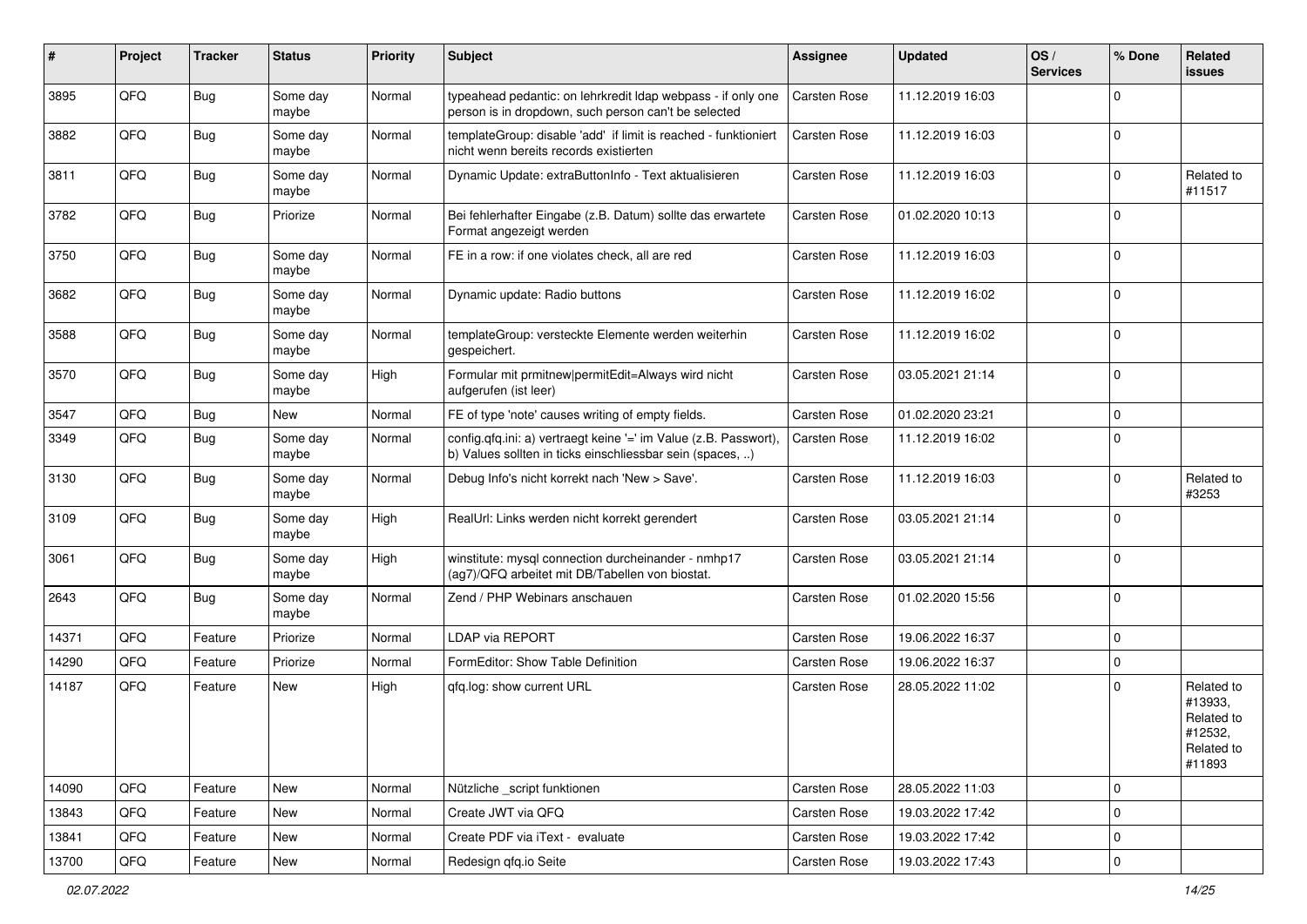| $\vert$ # | Project | <b>Tracker</b> | <b>Status</b>              | <b>Priority</b> | <b>Subject</b>                                                                                                                        | Assignee            | <b>Updated</b>   | OS/<br><b>Services</b> | % Done       | Related<br>issues                                                     |
|-----------|---------|----------------|----------------------------|-----------------|---------------------------------------------------------------------------------------------------------------------------------------|---------------------|------------------|------------------------|--------------|-----------------------------------------------------------------------|
| 13566     | QFQ     | Feature        | Ready to sync<br>(develop) | Normal          | Delete config-example.gfg.php file                                                                                                    | Carsten Rose        | 23.12.2021 09:25 |                        | $\Omega$     |                                                                       |
| 13467     | QFQ     | Feature        | <b>New</b>                 | Normal          | ChangeLog Generator                                                                                                                   | Carsten Rose        | 19.03.2022 17:46 |                        | $\Omega$     | Related to<br>#11460                                                  |
| 13354     | QFQ     | Feature        | <b>New</b>                 | Normal          | Using Websocket in QFQ                                                                                                                | <b>Carsten Rose</b> | 10.11.2021 15:47 |                        | $\mathbf{0}$ |                                                                       |
| 13330     | QFQ     | Feature        | In Progress                | Normal          | Multi Form: Upload                                                                                                                    | <b>Carsten Rose</b> | 07.11.2021 12:40 |                        | 50           | Related to<br>#9706                                                   |
| 12679     | QFQ     | Feature        | <b>New</b>                 | Normal          | tablesorter: custom column width                                                                                                      | Carsten Rose        | 16.06.2021 11:10 |                        | $\Omega$     |                                                                       |
| 12664     | QFQ     | Feature        | <b>New</b>                 | Normal          | TinyMCE: report/remove malicous HTML/JS Code                                                                                          | <b>Carsten Rose</b> | 19.03.2022 17:47 |                        | $\Omega$     | Related to<br>#14320                                                  |
| 12632     | QFQ     | Feature        | <b>New</b>                 | Normal          | TinyMCE: Prepare CSS classes for images                                                                                               | <b>Carsten Rose</b> | 04.06.2021 14:35 |                        | 100          | Blocked by<br>#12186                                                  |
| 12611     | QFQ     | Feature        | Some day<br>maybe          | Normal          | Refactoring: Bootstrap with Lazy Loading                                                                                              | Carsten Rose        | 08.06.2022 10:37 |                        | $\Omega$     | Related to<br>#12490,<br>Related to<br>#10013,<br>Related to<br>#7732 |
| 12603     | QFQ     | Feature        | <b>New</b>                 | Normal          | Dropdown (Select), Radio, checkbox:<br>itemListAlways={{!SELECT key, value}}                                                          | <b>Carsten Rose</b> | 19.03.2022 17:47 |                        | $\mathbf 0$  |                                                                       |
| 12584     | QFQ     | Feature        | Feedback                   | Normal          | T3 v10 migration script: replace alias-patterns (v11)                                                                                 | Carsten Rose        | 28.05.2022 11:12 |                        | 100          |                                                                       |
| 12544     | QFQ     | Feature        | <b>New</b>                 | High            | a) ' AS _link' new also as ' AS _format', b) sortierung via<br>'display: none;', c) ' format' benoeitgt nicht zwingend<br>u/U/p/m/z/d | Carsten Rose        | 14.12.2021 16:03 |                        | $\Omega$     |                                                                       |
| 12532     | QFQ     | Feature        | <b>New</b>                 | High            | SIP-Parameter bei Seitenaufruf in Browser-Console<br>anzeigen                                                                         | Carsten Rose        | 07.12.2021 17:19 |                        | $\mathbf 0$  | Related to<br>#11893.<br>Related to<br>#14187                         |
| 12504     | QFQ     | Feature        | Priorize                   | Normal          | sql.log: report fe.id                                                                                                                 | Carsten Rose        | 05.05.2021 22:09 |                        | $\mathbf 0$  |                                                                       |
| 12503     | QFQ     | Feature        | Priorize                   | Normal          | Detect dangerous UPDATE statement with missing WHERE                                                                                  | Carsten Rose        | 05.05.2021 22:09 |                        | $\mathbf 0$  |                                                                       |
| 12480     | QFQ     | Feature        | <b>New</b>                 | Normal          | If QFQ upgrade is running, block further request                                                                                      | Carsten Rose        | 03.05.2021 20:45 |                        | $\mathbf 0$  |                                                                       |
| 12477     | QFQ     | Feature        | <b>New</b>                 | Normal          | Support for refactoring: Form, FormElement, diverse<br>Tabellen/Spalten, tt-content Records                                           | <b>Carsten Rose</b> | 03.05.2021 20:45 |                        | $\Omega$     |                                                                       |
| 12474     | QFQ     | Feature        | <b>New</b>                 | Normal          | Check BaseConfigURL if it is given and the the last char is '/'                                                                       | <b>Carsten Rose</b> | 03.05.2021 20:45 |                        | $\mathbf 0$  |                                                                       |
| 12465     | QFQ     | Feature        | <b>New</b>                 | Normal          | QFQ Function: use in FE to fill StoreRecord                                                                                           | <b>Carsten Rose</b> | 05.05.2021 21:58 |                        | $\mathbf 0$  |                                                                       |
| 12452     | QFQ     | Feature        | Priorize                   | Normal          | BaseURL: alsways with '/' at the end                                                                                                  | Carsten Rose        | 19.06.2022 13:45 |                        | $\Omega$     | Related to<br>#10782                                                  |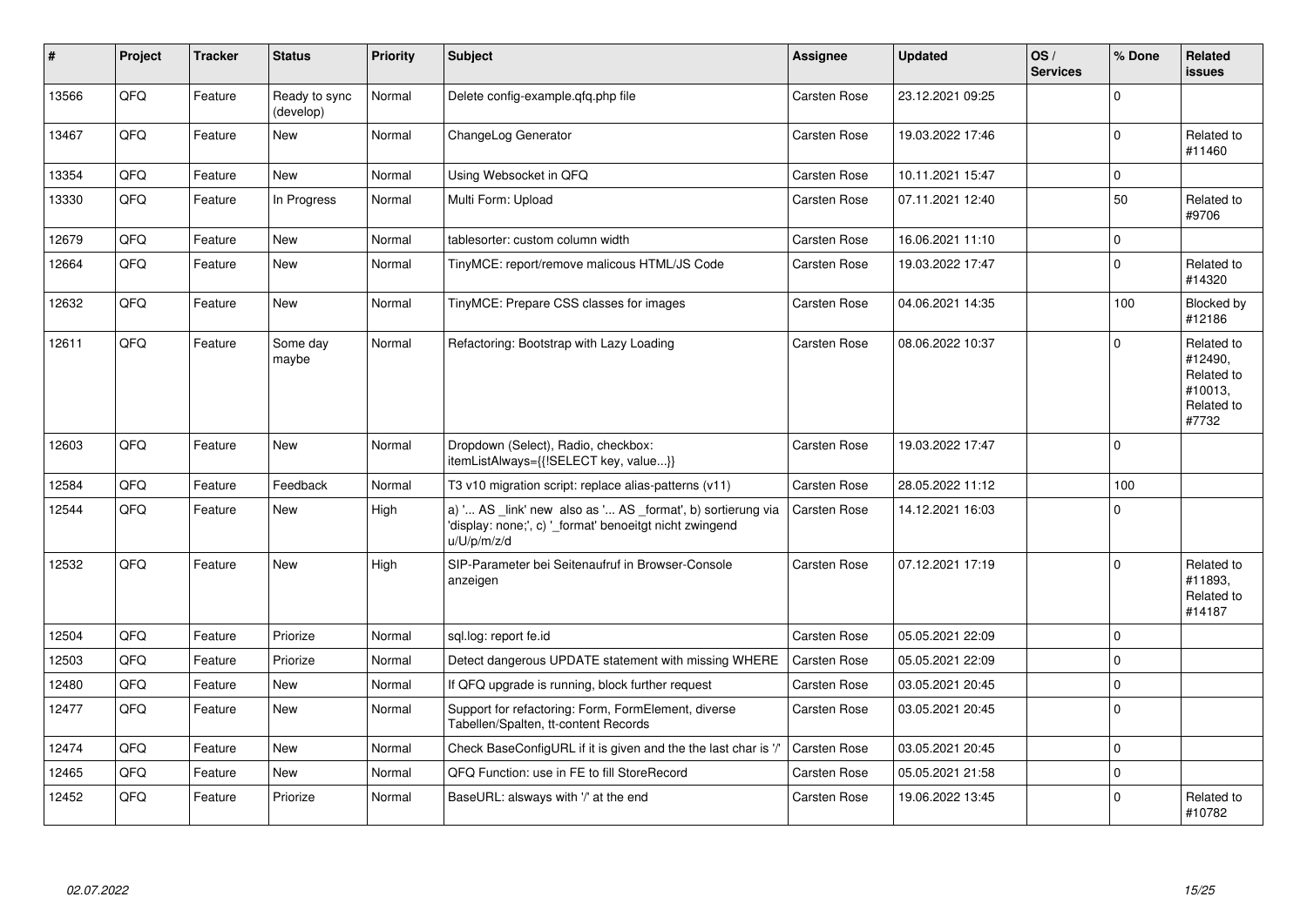| #     | Project | <b>Tracker</b> | <b>Status</b>     | <b>Priority</b> | <b>Subject</b>                                                                                                 | Assignee                                               | <b>Updated</b>   | OS/<br><b>Services</b> | % Done      | Related<br><b>issues</b>                                               |                      |
|-------|---------|----------------|-------------------|-----------------|----------------------------------------------------------------------------------------------------------------|--------------------------------------------------------|------------------|------------------------|-------------|------------------------------------------------------------------------|----------------------|
| 12440 | QFQ     | Feature        | In Progress       | Normal          | Typo3 V10 upgrade (durchfuehren und testen)                                                                    | <b>Carsten Rose</b>                                    | 21.03.2022 09:53 |                        | 50          | Related to<br>#12357,<br>Related to<br>#12067,<br>Related to<br>#10661 |                      |
| 12439 | QFQ     | Feature        | In Progress       | Normal          | TinyMCE Paste from Word & Character Count/Limit                                                                | <b>Carsten Rose</b>                                    | 05.05.2021 22:15 |                        | $\mathbf 0$ |                                                                        |                      |
| 12413 | QFQ     | Feature        | New               | Normal          | STORE_TYPO3: enhance for {{be_users.email:T}},<br>{{fe_users.email:T}}                                         | Carsten Rose                                           | 03.05.2021 20:45 |                        | $\Omega$    | Related to<br>#12412,<br>Related to<br>#10012                          |                      |
| 12412 | QFQ     | Feature        | New               | Normal          | Action/Escape qualifier 'e' (empty), '0': if given, an empty<br>string (or '0') will be treated as 'not found' | <b>Carsten Rose</b>                                    | 08.05.2021 09:40 |                        | $\Omega$    | Related to<br>#12413,<br>Related to<br>#10012                          |                      |
| 12400 | QFQ     | Feature        | New               | Normal          | Tutorial ist in QFQ Doku, Wird in der Suche gefunden, es<br>gibt aber kein Menupunkt - Inhalt ueberpruefen     | Carsten Rose                                           | 03.05.2021 20:45 |                        | $\mathbf 0$ |                                                                        |                      |
| 12337 | QFQ     | Feature        | Some day<br>maybe | Normal          | Database.php: better caching                                                                                   | Carsten Rose                                           | 16.09.2021 15:10 |                        | $\mathbf 0$ |                                                                        |                      |
| 12330 | QFQ     | Feature        | New               | Normal          | Copy to input field / text area / TinyMCE                                                                      | <b>Carsten Rose</b>                                    | 07.04.2021 09:01 |                        | $\mathbf 0$ |                                                                        |                      |
| 12315 | QFQ     | Feature        | Some day<br>maybe | Normal          | Form History (Diffs) / Backups                                                                                 | Carsten Rose                                           | 16.09.2021 15:10 |                        | $\mathbf 0$ |                                                                        |                      |
| 12269 | QFQ     | Feature        | New               | Normal          | 2FA - Login                                                                                                    | <b>Carsten Rose</b>                                    | 03.05.2021 20:45 |                        | $\mathbf 0$ |                                                                        |                      |
| 12186 | QFQ     | Feature        | New               | High            | TinyMCE Config für Objekte                                                                                     | Carsten Rose                                           | 07.12.2021 17:19 |                        | $\Omega$    | <b>Blocks</b><br>#12632                                                |                      |
| 12163 | QFQ     | Feature        | New               | Normal          | Checkbox: table wrap                                                                                           | <b>Carsten Rose</b>                                    | 03.05.2021 20:51 |                        | $\mathbf 0$ |                                                                        |                      |
| 12162 | QFQ     | Feature        | New               | Normal          | FE.type=sendmail: personalized mailing (several mails) via<br>template                                         | Carsten Rose                                           | 03.05.2021 20:45 |                        | $\mathbf 0$ |                                                                        |                      |
| 12146 | QFQ     | Feature        | New               | Normal          | Autocron Job: Anzeigen wann der naechste Job ausgefuehrt<br>wird, resp das er nicht ausgefuehrt wird           | <b>Carsten Rose</b>                                    | 15.03.2021 15:23 |                        | $\mathbf 0$ |                                                                        |                      |
| 12119 | QFQ     | Feature        | New               | Normal          | AS paged: error message missing if there ist no 'r' argument.                                                  | Carsten Rose                                           | 03.05.2021 20:51 |                        | $\mathbf 0$ |                                                                        |                      |
| 12109 | QFQ     | Feature        | New               | Normal          | Donwload Link: Plain, SIP, Persistent Link, Peristent SIP -<br>new notation                                    | Carsten Rose                                           | 03.05.2021 20:45 |                        | $\Omega$    | Related to<br>#12085                                                   |                      |
| 12024 | QFG     | Feature        | New               | Normal          | Excel Export: text columns by default decode<br>htmlspeciachar()                                               | Carsten Rose                                           | 17.02.2021 23:55 |                        | $\pmb{0}$   | Related to<br>#12022                                                   |                      |
| 12023 | QFQ     | Feature        | New               | Normal          | MySQL Stored Precdure: QDECODESPECIALCHAR()                                                                    | Carsten Rose                                           | 16.02.2021 11:16 |                        | $\mathbf 0$ | Related to<br>#12022                                                   |                      |
| 11980 | QFQ     | Feature        | In Progress       | Normal          | protected verzeichnis MUSS geschützt werden                                                                    | Carsten Rose                                           | 07.09.2021 13:30 |                        | $\mathbf 0$ |                                                                        |                      |
| 11955 | QFQ     | Feature        | New               | Normal          | subrecord: new title option to set <th> attributes - e.g. to<br/>customize tablesorter options.</th>           | attributes - e.g. to<br>customize tablesorter options. | Carsten Rose     | 03.05.2021 20:47       |             | $\mathbf 0$                                                            | Related to<br>#11775 |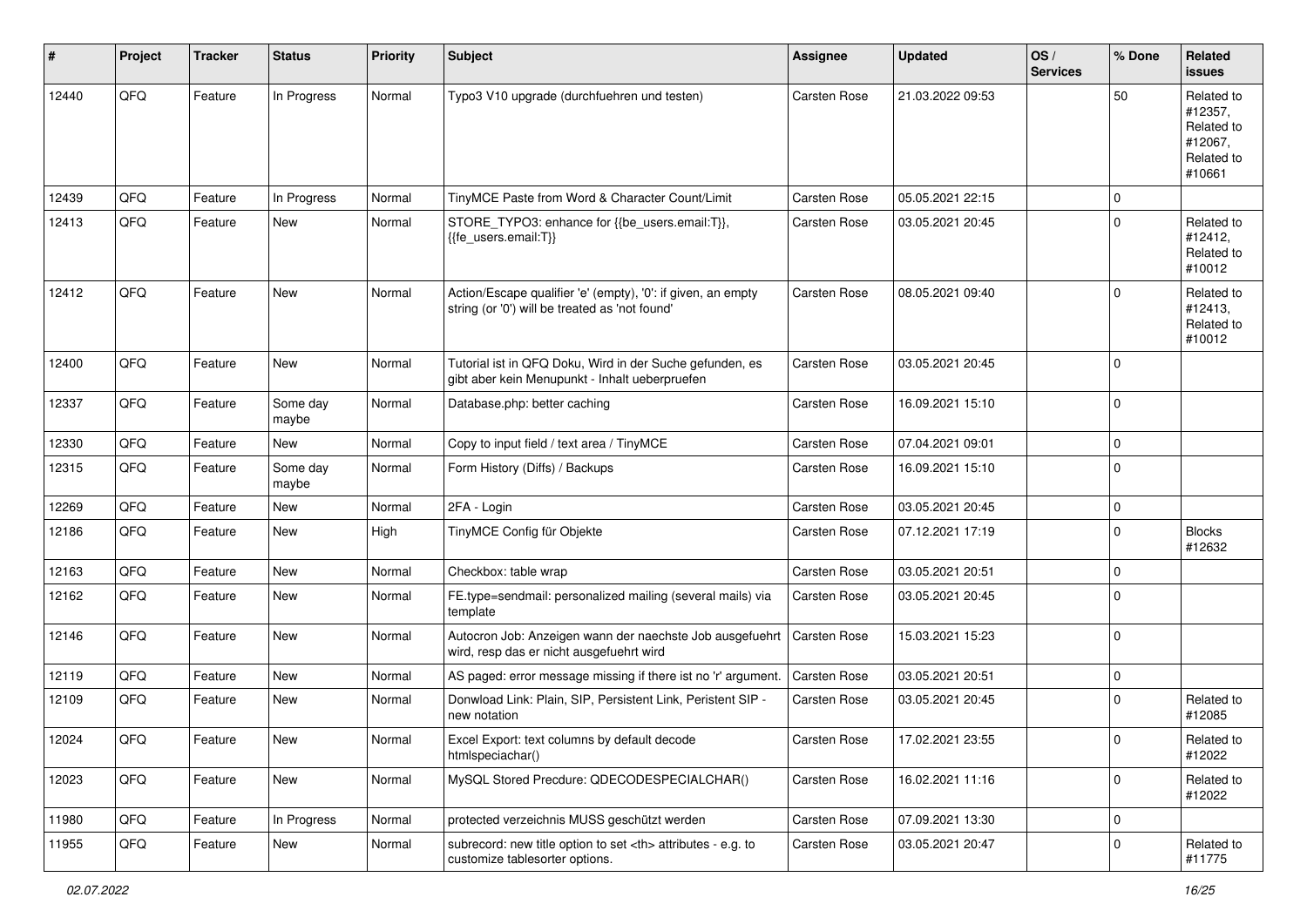| $\sharp$ | Project | <b>Tracker</b> | <b>Status</b>     | <b>Priority</b> | <b>Subject</b>                                                        | Assignee     | <b>Updated</b>   | OS/<br><b>Services</b> | % Done      | Related<br>issues                             |
|----------|---------|----------------|-------------------|-----------------|-----------------------------------------------------------------------|--------------|------------------|------------------------|-------------|-----------------------------------------------|
| 11893    | QFQ     | Feature        | New               | High            | Broken SIP: a) only report one time, b) only report in main<br>column | Carsten Rose | 12.05.2021 12:13 |                        | $\Omega$    | Related to<br>#12532,<br>Related to<br>#14187 |
| 11775    | QFQ     | Feature        | <b>New</b>        | Normal          | Subrecord Tooltip pro Feld                                            | Carsten Rose | 18.12.2020 15:22 |                        | $\mathbf 0$ | Related to<br>#11955                          |
| 11747    | QFQ     | Feature        | New               | Normal          | Maintenance Page with Redirect                                        | Carsten Rose | 03.05.2021 20:47 |                        | $\mathbf 0$ | Related to<br>#11741                          |
| 11702    | QFQ     | Feature        | <b>New</b>        | Normal          | HTML Special Char makes no sense for 'allbut' if '&' is<br>forbidden  | Carsten Rose | 07.12.2021 16:35 |                        | $\Omega$    | Related to<br>#5112,<br>Related to<br>#14320  |
| 11523    | QFQ     | Feature        | <b>New</b>        | Normal          | Mit dynamic Update erkennen, ob Upload gemacht wurde                  | Carsten Rose | 13.11.2020 15:07 |                        | $\Omega$    | Related to<br>#9533                           |
| 11516    | QFQ     | Feature        | <b>New</b>        | Normal          | Multi Page Form (Previous/Next Buttons)                               | Carsten Rose | 16.03.2021 17:52 |                        | $\Omega$    |                                               |
| 11504    | QFQ     | Feature        | New               | Normal          | Dynamic Update: Button text update for 'Save',' Close' &<br>'Delete'  | Carsten Rose | 12.11.2020 23:44 |                        | $\Omega$    |                                               |
| 11460    | QFQ     | Feature        | <b>New</b>        | Normal          | Easier creation of changelog: gitchangelog                            | Carsten Rose | 12.06.2021 10:20 |                        | $\mathbf 0$ | Related to<br>#13467                          |
| 11323    | QFG     | Feature        | Some day<br>maybe | Normal          | Report Frontend Editor Modal + Codemirror                             | Carsten Rose | 16.09.2021 15:10 |                        | $\mathbf 0$ | Related to<br>#11036                          |
| 11322    | QFQ     | Feature        | Some day<br>maybe | Normal          | Form Element JSON - (multiline parameter field)                       | Carsten Rose | 16.09.2021 15:10 |                        | $\mathbf 0$ |                                               |
| 11320    | QFQ     | Feature        | Priorize          | Normal          | Typo3 Version 10 support                                              | Carsten Rose | 05.05.2021 22:09 |                        | $\mathbf 0$ |                                               |
| 11217    | QFQ     | Feature        | Some day<br>maybe | Normal          | <b>Extend Script Functionality</b>                                    | Carsten Rose | 16.09.2021 15:10 |                        | $\mathbf 0$ |                                               |
| 11080    | QFQ     | Feature        | <b>New</b>        | Normal          | Send MQTT messages                                                    | Carsten Rose | 29.08.2020 19:49 |                        | $\mathbf 0$ |                                               |
| 11076    | QFQ     | Feature        | In Progress       | Normal          | SELECT  AS _websocket                                                 | Carsten Rose | 30.08.2020 17:49 |                        | $\pmb{0}$   |                                               |
| 11036    | QFQ     | Feature        | Some day<br>maybe | Normal          | inline report editor permissions                                      | Carsten Rose | 16.09.2021 15:09 |                        | $\Omega$    | Related to<br>#11323                          |
| 10996    | QFQ     | Feature        | <b>New</b>        | Normal          | Download video via sip: no seek                                       | Carsten Rose | 12.08.2020 14:18 |                        | $\mathbf 0$ |                                               |
| 10979    | QFQ     | Feature        | New               | Normal          | Ajax Calls an API - dataReport                                        | Carsten Rose | 11.05.2022 12:15 |                        | $\pmb{0}$   |                                               |
| 10976    | QFQ     | Feature        | <b>New</b>        | Normal          | Excel Export Verbesserungen                                           | Carsten Rose | 06.08.2020 10:56 |                        | $\mathbf 0$ |                                               |
| 10819    | QFQ     | Feature        | New               | Normal          | Persistent SIP - second try                                           | Carsten Rose | 29.06.2020 23:02 |                        | $\pmb{0}$   | Related to<br>#6261                           |
| 10793    | QFQ     | Feature        | In Progress       | Normal          | Update NPM Packages                                                   | Carsten Rose | 07.09.2021 13:25 |                        | 30          |                                               |
| 10745    | QFQ     | Feature        | Some day<br>maybe | Normal          | <b>Tablesorter Excel Export</b>                                       | Carsten Rose | 16.09.2021 15:09 |                        | $\mathbf 0$ |                                               |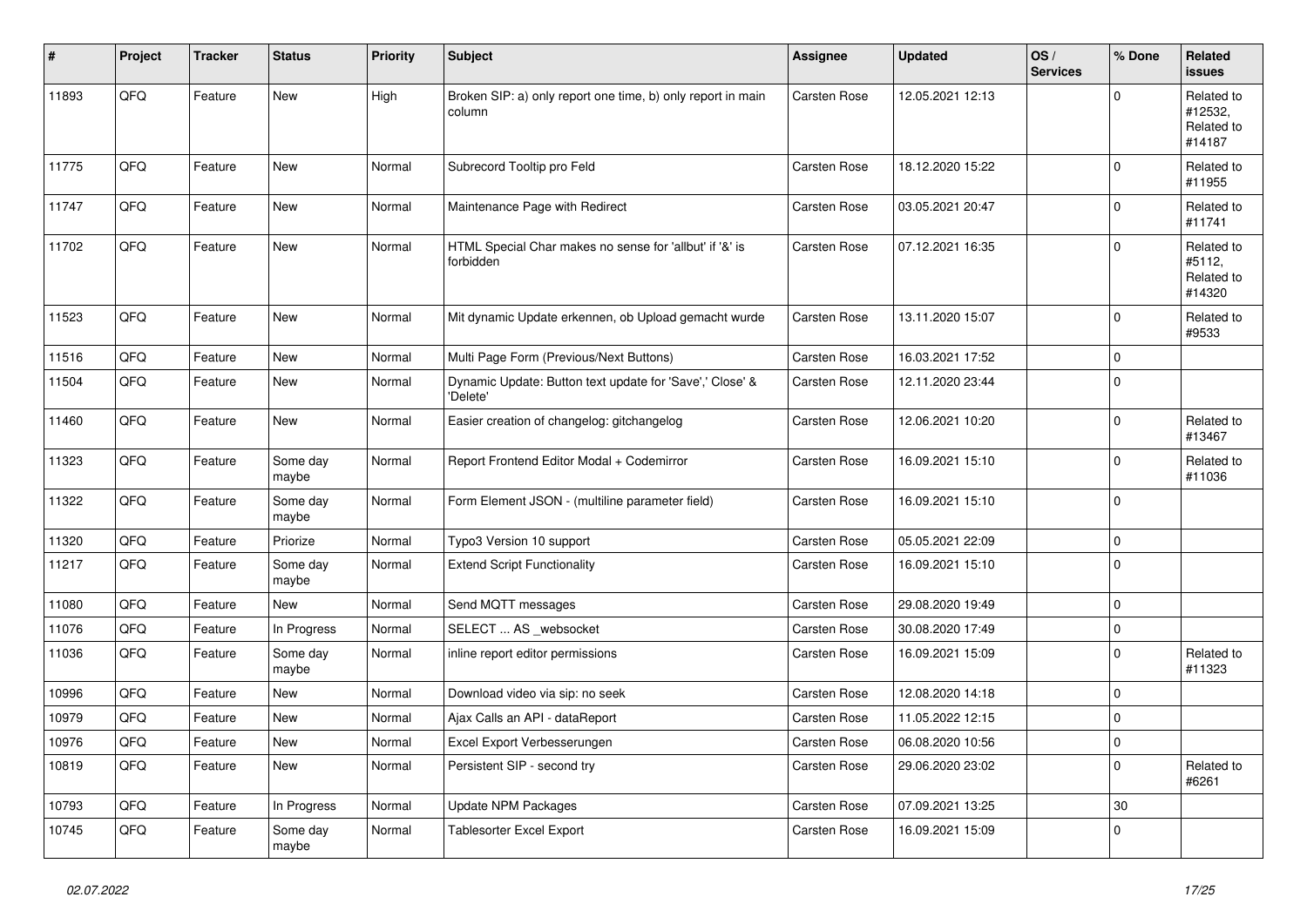| #     | Project | <b>Tracker</b> | <b>Status</b>     | <b>Priority</b> | <b>Subject</b>                                                                                     | Assignee     | <b>Updated</b>   | OS/<br><b>Services</b> | % Done      | Related<br>issues                                                      |
|-------|---------|----------------|-------------------|-----------------|----------------------------------------------------------------------------------------------------|--------------|------------------|------------------------|-------------|------------------------------------------------------------------------|
| 10716 | QFQ     | Feature        | Some day<br>maybe | Normal          | Business Logic mit Externen Skripten                                                               | Carsten Rose | 16.09.2021 15:10 |                        | $\Omega$    | Related to<br>#10713,<br>Related to<br>#8217                           |
| 10714 | QFQ     | Feature        | New               | Normal          | multi Table Form                                                                                   | Carsten Rose | 16.03.2021 18:44 |                        | $\Omega$    |                                                                        |
| 10593 | QFQ     | Feature        | New               | Normal          | label2: text behind input element                                                                  | Carsten Rose | 16.05.2020 10:57 |                        | $\mathbf 0$ |                                                                        |
| 10443 | QFQ     | Feature        | In Progress       | Normal          | Konzept_api / _live                                                                                | Carsten Rose | 07.05.2020 09:39 |                        | $\mathbf 0$ |                                                                        |
| 10119 | QFQ     | Feature        | New               | Normal          | Dropdown (selectlist) & TypeAhead: format and catagorize<br>list                                   | Carsten Rose | 07.05.2020 09:36 |                        | $\Omega$    |                                                                        |
| 10116 | QFQ     | Feature        | Some day<br>maybe | Normal          | TypeAhead: Tag - show inside 'input' element                                                       | Carsten Rose | 16.09.2021 15:09 |                        | $\mathbf 0$ |                                                                        |
| 10115 | QFQ     | Feature        | <b>New</b>        | Normal          | TypeAhead: static list                                                                             | Carsten Rose | 26.02.2020 16:42 |                        | 100         |                                                                        |
| 10095 | QFQ     | Feature        | Some day<br>maybe | Normal          | Generic Gitlab Integration into QFQ                                                                | Carsten Rose | 16.09.2021 15:10 |                        | $\Omega$    |                                                                        |
| 10080 | QFQ     | Feature        | <b>New</b>        | Normal          | Popup on 'save' / 'close': configure dialog (answer<br>yes/no/cancle/)                             | Carsten Rose | 28.03.2021 20:52 |                        | $\mathbf 0$ | Is duplicate<br>of #12262                                              |
| 10015 | QFQ     | Feature        | Priorize          | Normal          | Monospace in Textarea                                                                              | Carsten Rose | 03.02.2020 13:40 |                        | 0           |                                                                        |
| 10014 | QFQ     | Feature        | New               | Normal          | Manual.rst: describe behaviour and process order of<br>fillStoreVar, slaveId, sqlBefore,           | Carsten Rose | 01.02.2020 22:31 |                        | $\mathbf 0$ |                                                                        |
| 10013 | QFQ     | Feature        | Some day<br>maybe | Normal          | FE.typ=editor: CodeMirror                                                                          | Carsten Rose | 08.06.2022 10:37 |                        | $\mathbf 0$ | Related to<br>#12611,<br>Related to<br>#12490,<br>Related to<br>#7732  |
| 10012 | QFQ     | Feature        | Priorize          | Normal          | redirectAllMailTo: {{beEmail:T}}                                                                   | Carsten Rose | 08.05.2021 09:54 |                        | $\Omega$    | Related to<br>#12412,<br>Related to<br>#12413,<br>Related to<br>#10011 |
| 10011 | QFQ     | Feature        | Priorize          | Normal          | Offer new STORE_TYPO3 Variable 'beUser', 'beEmail'                                                 | Carsten Rose | 08.05.2021 09:51 |                        | $\Omega$    | Related to<br>#10012,<br>Related to<br>#12511                          |
| 10005 | QFQ     | Feature        | Priorize          | Normal          | Report / special column name:  AS _calendar                                                        | Carsten Rose | 03.06.2020 17:28 |                        | 0           |                                                                        |
| 9983  | QFQ     | Feature        | New               | Normal          | Report Notation: new keyword 'range'                                                               | Carsten Rose | 01.02.2020 15:55 |                        | 0           |                                                                        |
| 9968  | QFQ     | Feature        | Priorize          | Normal          | Tooltip in Links for Developer                                                                     | Carsten Rose | 01.02.2020 23:17 |                        | 0           |                                                                        |
| 9928  | QFQ     | Feature        | Priorize          | Normal          | SpecialColumnName: a) Deprecated: ' AS "_+tag " ', b)<br>New: ' AS "_ <tag1><tag2>"'</tag2></tag1> | Carsten Rose | 01.02.2020 23:17 |                        | 0           | Related to<br>#9929                                                    |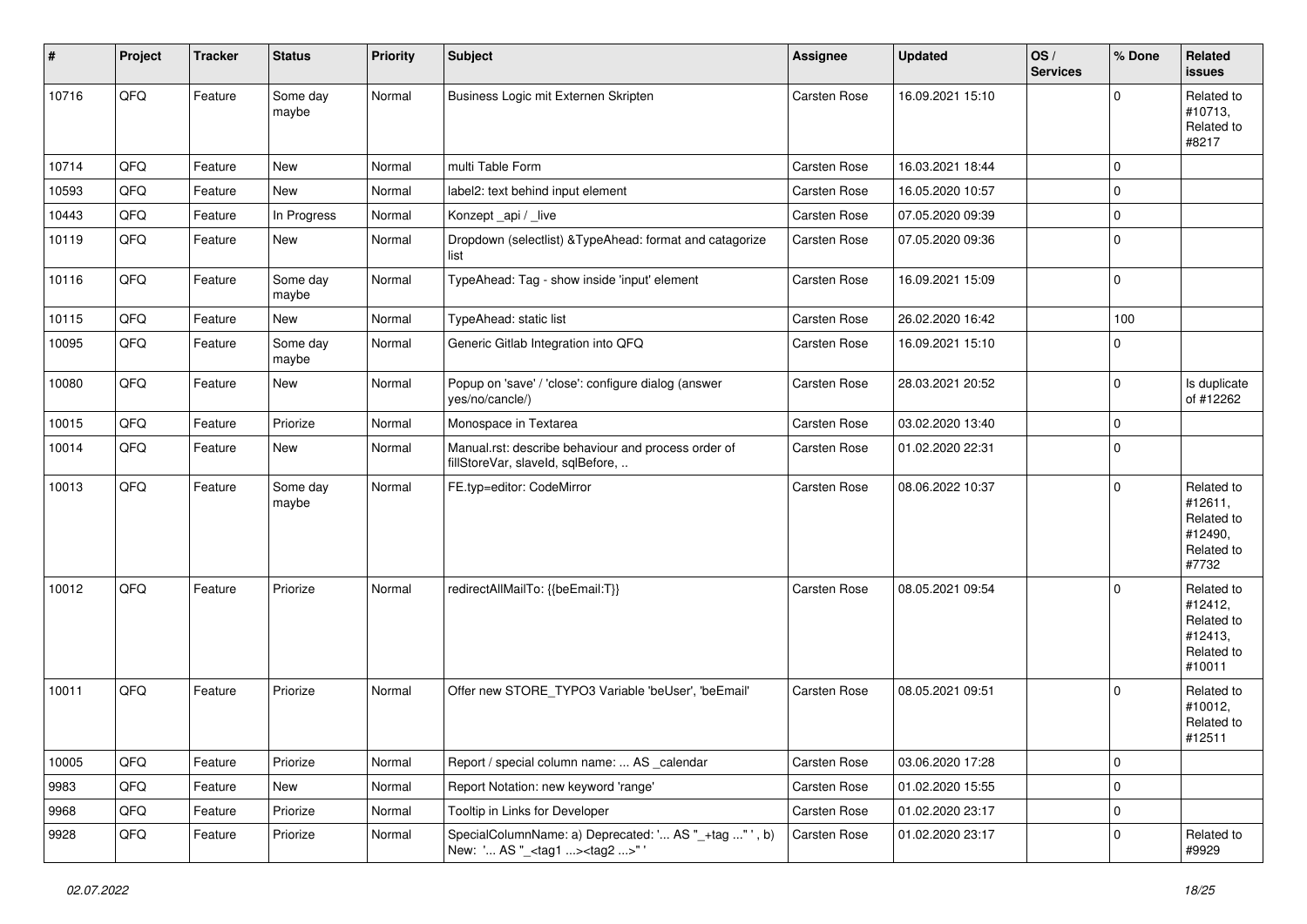| ∦    | Project | <b>Tracker</b> | <b>Status</b>     | <b>Priority</b> | <b>Subject</b>                                                                                                                        | Assignee     | <b>Updated</b>   | OS/<br><b>Services</b> | % Done      | Related<br>issues                                                    |
|------|---------|----------------|-------------------|-----------------|---------------------------------------------------------------------------------------------------------------------------------------|--------------|------------------|------------------------|-------------|----------------------------------------------------------------------|
| 9927 | QFQ     | Feature        | <b>New</b>        | Normal          | QFQ Update: a) Update nur machen wenn BE User<br>eingeloggt ist., b) Bei Fehler genaue Meldung welcher<br>Updateschritt Probleme hat. | Carsten Rose | 22.01.2020 12:59 |                        | $\mathbf 0$ |                                                                      |
| 9900 | QFQ     | Feature        | Priorize          | Normal          | Generic API Call: tt-content record >> JSON                                                                                           | Carsten Rose | 01.02.2020 10:13 |                        | $\mathbf 0$ |                                                                      |
| 9811 | QFQ     | Feature        | New               | Normal          | Report: tag every n'th row                                                                                                            | Carsten Rose | 01.02.2020 23:22 |                        | $\Omega$    |                                                                      |
| 9781 | QFQ     | Feature        | New               | Normal          | Button: CSS class to make buttons smaller                                                                                             | Carsten Rose | 01.02.2020 23:22 |                        | $\mathbf 0$ |                                                                      |
| 9777 | QFQ     | Feature        | <b>New</b>        | Normal          | Logging QFQ Variables                                                                                                                 | Carsten Rose | 16.12.2019 17:17 |                        | $\mathbf 0$ |                                                                      |
| 9707 | QFQ     | Feature        | New               | Normal          | SIP security: encode pageld and check pageld on decode                                                                                | Carsten Rose | 01.02.2020 23:22 |                        | $\mathbf 0$ |                                                                      |
| 9706 | QFQ     | Feature        | New               | Normal          | Multi File Upload (hidden template group)                                                                                             | Carsten Rose | 01.02.2020 23:22 |                        | $\Omega$    | Related to<br>#7521,<br>Related to<br>#5562,<br>Related to<br>#13330 |
| 9704 | QFQ     | Feature        | Some day<br>maybe | Normal          | Thumbnails Generieren beim Splitten von PDF Files                                                                                     | Carsten Rose | 11.12.2019 16:01 |                        | 0           |                                                                      |
| 9668 | QFQ     | Feature        | Priorize          | Normal          | Form.mode: rename 'hidden' to 'hide'                                                                                                  | Carsten Rose | 05.05.2021 22:14 |                        | $\mathbf 0$ | Related to<br>#6437                                                  |
| 9602 | QFQ     | Feature        | <b>New</b>        | Normal          | Form definition as JSON                                                                                                               | Carsten Rose | 01.02.2020 23:21 |                        | $\Omega$    | Related to<br>#9600                                                  |
| 9579 | QFQ     | Feature        | Some day<br>maybe | Normal          | Multiform with Process Row                                                                                                            | Carsten Rose | 11.12.2019 16:01 |                        | $\Omega$    |                                                                      |
| 9537 | QFQ     | Feature        | <b>New</b>        | Normal          | FormEditor: Edit fieldset in FrontEnd                                                                                                 | Carsten Rose | 01.02.2020 23:22 |                        | $\mathbf 0$ |                                                                      |
| 9517 | QFQ     | Feature        | In Progress       | High            | Input multiple tags with typeahead                                                                                                    | Carsten Rose | 03.05.2021 21:14 |                        | 40          | Related to<br>#10150                                                 |
| 9394 | QFQ     | Feature        | Priorize          | Normal          | REST: allow for non numerical ids in get requests                                                                                     | Carsten Rose | 05.05.2021 22:10 |                        | $\mathbf 0$ |                                                                      |
| 9352 | QFQ     | Feature        | New               | Normal          | FE 'Native' fire slaveld, sqlAfter, sqlIns                                                                                            | Carsten Rose | 01.02.2020 23:22 |                        | $\Omega$    |                                                                      |
| 9348 | QFQ     | Feature        | New               | Normal          | defaultThumbnailSize: pre render thumbnails                                                                                           | Carsten Rose | 12.06.2021 09:05 |                        | $\mathbf 0$ |                                                                      |
| 9346 | QFQ     | Feature        | Priorize          | Normal          | beforeSave: check if an upload is given                                                                                               | Carsten Rose | 11.06.2021 21:18 |                        | $\mathbf 0$ |                                                                      |
| 9221 | QFQ     | Feature        | New               | Normal          | typeAhead: Zeichenlimite ausschalten                                                                                                  | Carsten Rose | 29.06.2022 22:36 |                        | $\mathbf 0$ |                                                                      |
| 9208 | QFQ     | Feature        | New               | Normal          | Manage 'recent' records                                                                                                               | Carsten Rose | 01.02.2020 23:22 |                        | $\mathbf 0$ |                                                                      |
| 9136 | QFQ     | Feature        | <b>New</b>        | Normal          | Create ZIP files with dynamic PDFs                                                                                                    | Carsten Rose | 01.02.2020 23:22 |                        | 0           |                                                                      |
| 9129 | QFQ     | Feature        | New               | Normal          | sqlValidate: Message as notification, not as error                                                                                    | Carsten Rose | 01.02.2020 23:22 |                        | $\mathbf 0$ | Related to<br>#9128                                                  |
| 9128 | QFQ     | Feature        | New               | Normal          | Error Message: not replaced variables- a) replace back to<br>'{{', b) underline                                                       | Carsten Rose | 01.02.2020 23:22 |                        | $\mathbf 0$ | Related to<br>#9129                                                  |
| 8975 | QFQ     | Feature        | New               | Normal          | Report Notation: 2.0                                                                                                                  | Carsten Rose | 01.02.2020 23:22 |                        | 0           | Related to<br>#8963                                                  |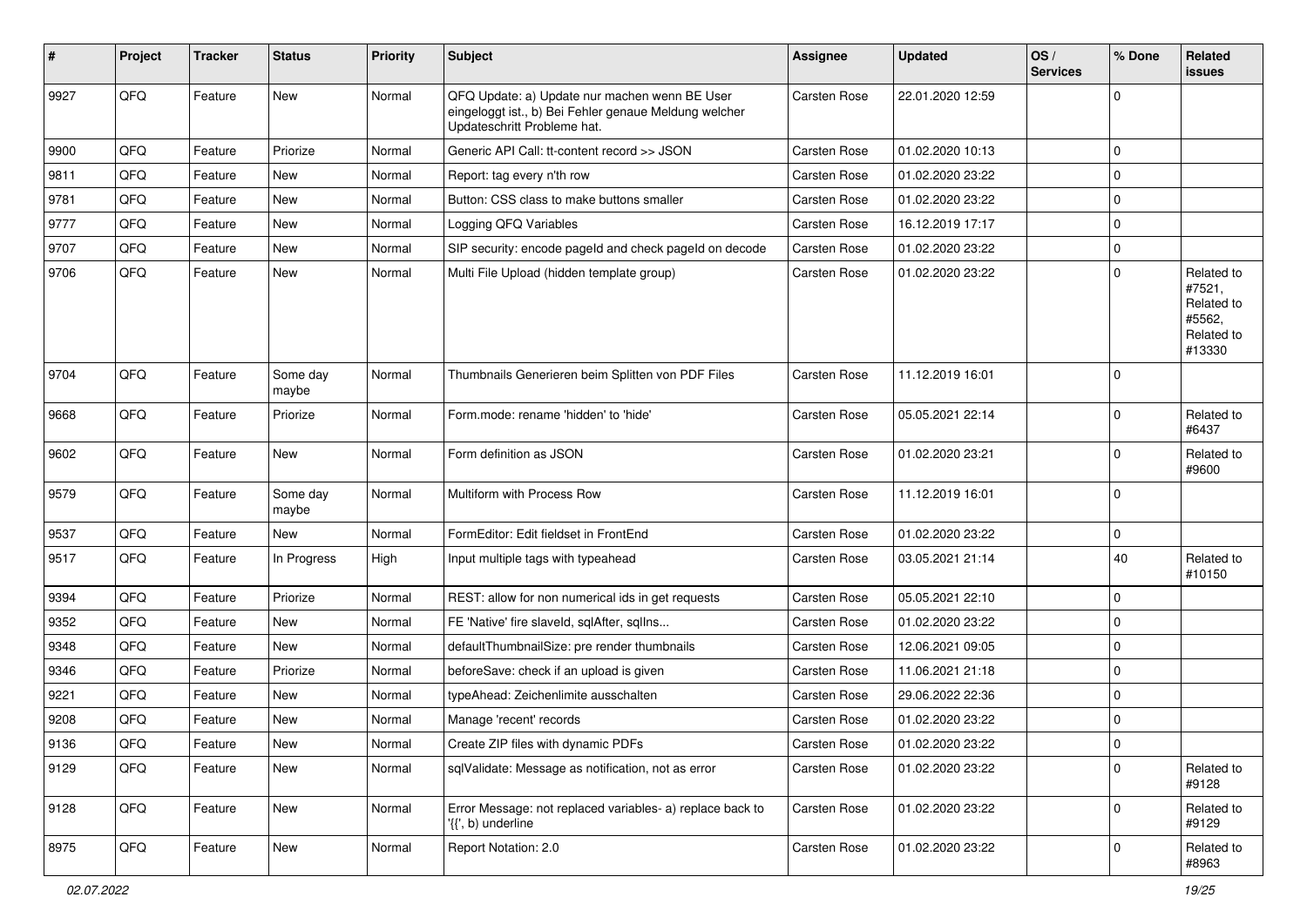| #    | Project | <b>Tracker</b> | <b>Status</b>     | <b>Priority</b> | <b>Subject</b>                                                                                         | <b>Assignee</b> | <b>Updated</b>   | OS/<br><b>Services</b> | % Done      | Related<br><b>issues</b>                        |
|------|---------|----------------|-------------------|-----------------|--------------------------------------------------------------------------------------------------------|-----------------|------------------|------------------------|-------------|-------------------------------------------------|
| 8963 | QFQ     | Feature        | Priorize          | Normal          | Setting values in a store: flexible way                                                                | Carsten Rose    | 05.05.2021 22:10 |                        | $\Omega$    | Related to<br>#8975                             |
| 8962 | QFQ     | Feature        | New               | High            | allow for form fields with identical names                                                             | Carsten Rose    | 03.05.2021 21:14 |                        | $\mathbf 0$ |                                                 |
| 8894 | QFQ     | Feature        | Some day<br>maybe | Normal          | Documentation Tags Usable in QFQ Application                                                           | Carsten Rose    | 11.12.2019 16:01 |                        | $\mathbf 0$ |                                                 |
| 8892 | QFQ     | Feature        | Some day<br>maybe | Normal          | Display and Edit SQL Comments in Form Editor                                                           | Carsten Rose    | 11.12.2019 16:01 |                        | $\Omega$    |                                                 |
| 8806 | QFQ     | Feature        | <b>New</b>        | Normal          | SQL Function nl2br                                                                                     | Carsten Rose    | 01.02.2020 23:22 |                        | $\mathbf 0$ |                                                 |
| 8719 | QFQ     | Feature        | <b>New</b>        | Normal          | extraButtonLock: add support for 0/1                                                                   | Carsten Rose    | 01.02.2020 23:22 |                        | $\mathbf 0$ |                                                 |
| 8702 | QFQ     | Feature        | <b>New</b>        | Normal          | Load Record which is locked: missing user info                                                         | Carsten Rose    | 11.12.2019 16:16 |                        | $\Omega$    | Related to<br>#9789                             |
| 8586 | QFQ     | Feature        | Some day<br>maybe | Normal          | QFQ: Enhance Error message for 'record not found'                                                      | Carsten Rose    | 16.09.2021 15:10 |                        | $\mathbf 0$ |                                                 |
| 8585 | QFQ     | Feature        | Priorize          | Normal          | Enhance Error message for 'unknown form'                                                               | Carsten Rose    | 01.02.2020 10:13 |                        | $\mathbf 0$ |                                                 |
| 8584 | QFQ     | Feature        | Priorize          | Normal          | FE 'Action' - never assign to Container (except Template)<br>Group)                                    | Carsten Rose    | 01.02.2020 10:13 |                        | $\mathbf 0$ |                                                 |
| 8520 | QFQ     | Feature        | Some day<br>maybe | Normal          | Bring QFQ to Composer                                                                                  | Carsten Rose    | 16.09.2021 15:10 |                        | 0           |                                                 |
| 8336 | QFQ     | Feature        | New               | Normal          | Form > modified > Close New: a) Optional disable popup, b)<br>custom text, c) mode on save: close stay | Carsten Rose    | 01.02.2020 23:22 |                        | $\Omega$    | Related to<br>#8335                             |
| 8277 | QFQ     | Feature        | Priorize          | Normal          | fe.parameter.default=                                                                                  | Carsten Rose    | 01.02.2020 23:17 |                        | $\Omega$    | Related to<br>#8113                             |
| 8217 | QFQ     | Feature        | New               | Normal          | if-elseif-else construct                                                                               | Carsten Rose    | 16.03.2021 18:41 |                        | $\Omega$    | Related to<br>#10716                            |
| 8204 | QFQ     | Feature        | Priorize          | High            | Position 'required mark'                                                                               | Carsten Rose    | 16.06.2021 13:44 |                        | $\mathbf 0$ |                                                 |
| 8187 | QFQ     | Feature        | New               | Normal          | Subrecord: enable/hide new button - make new/edit/delete<br>customizeable.                             | Carsten Rose    | 06.03.2021 18:44 |                        | $\Omega$    | Related to<br>#11326                            |
| 8101 | QFQ     | Feature        | Some day<br>maybe | Normal          | Password hash: support further hashing methods                                                         | Carsten Rose    | 16.09.2021 15:10 |                        | 0           |                                                 |
| 8089 | QFQ     | Feature        | New               | Normal          | Copy/Paste for FormElements                                                                            | Carsten Rose    | 01.02.2020 23:22 |                        | $\mathbf 0$ |                                                 |
| 8082 | QFQ     | Feature        | Priorize          | High            | Contact form without saving record                                                                     | Carsten Rose    | 07.12.2021 15:20 |                        | $\mathbf 0$ | Related to<br>#8587,<br><b>Blocks</b><br>#11850 |
| 8044 | QFQ     | Feature        | Priorize          | Normal          | Transaction: a) Form, b) Report                                                                        | Carsten Rose    | 05.05.2021 22:14 |                        | $\mathbf 0$ | Related to<br>#8043                             |
| 8034 | QFQ     | Feature        | Priorize          | Normal          | FormElement 'data': 22.22.2222 should not be accepted                                                  | Carsten Rose    | 01.02.2020 10:13 |                        | $\mathbf 0$ |                                                 |
| 7924 | QFG     | Feature        | New               | Normal          | Radio/Checkbox with Tooltip                                                                            | Carsten Rose    | 01.02.2020 23:22 |                        | $\pmb{0}$   |                                                 |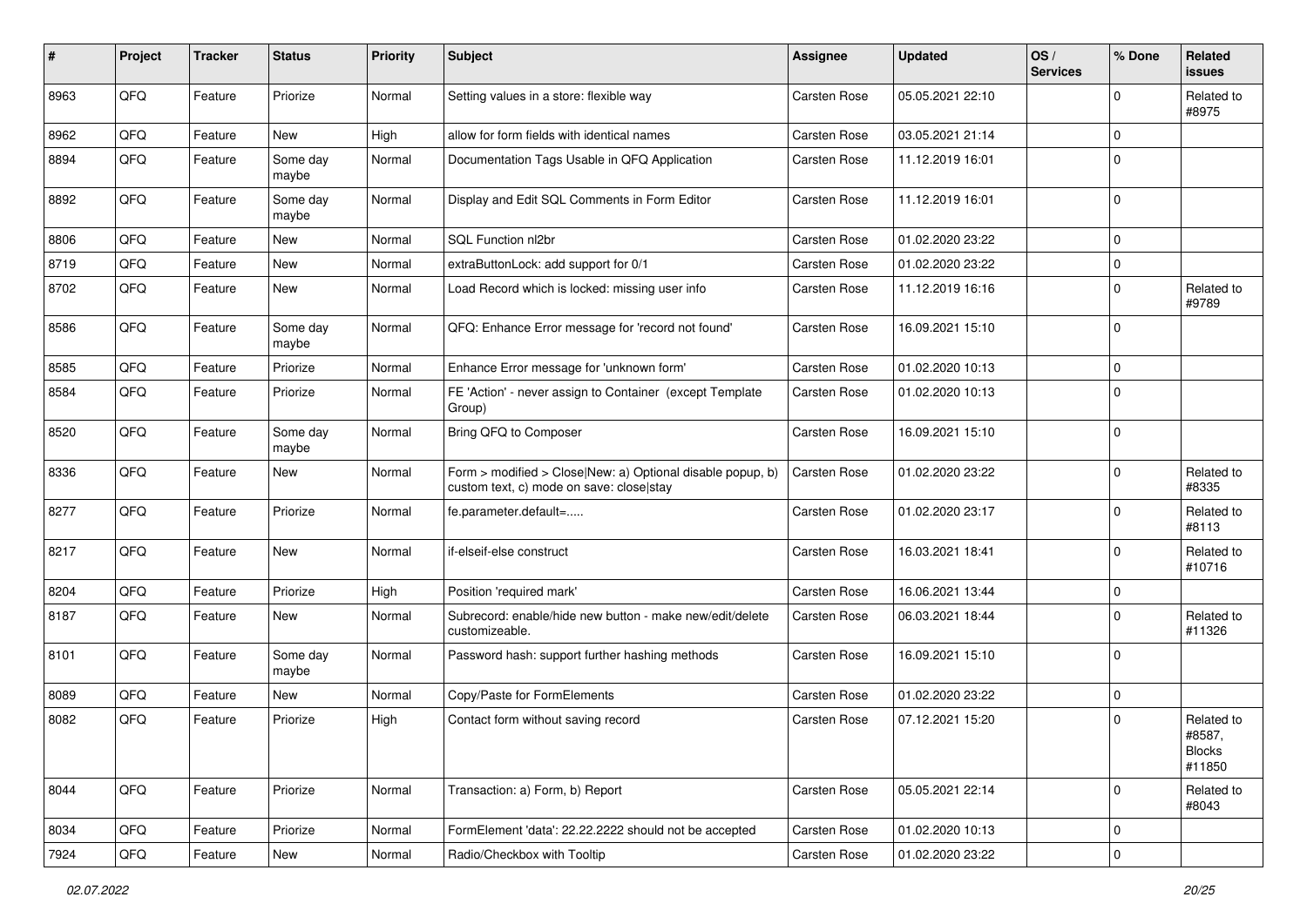| $\vert$ # | Project | <b>Tracker</b> | <b>Status</b>     | <b>Priority</b> | <b>Subject</b>                                                          | Assignee            | <b>Updated</b>   | OS/<br><b>Services</b> | % Done      | Related<br><b>issues</b>  |
|-----------|---------|----------------|-------------------|-----------------|-------------------------------------------------------------------------|---------------------|------------------|------------------------|-------------|---------------------------|
| 7920      | QFQ     | Feature        | <b>New</b>        | Normal          | FE: Syntax Highlight, Zeinlenumbruch                                    | <b>Carsten Rose</b> | 01.02.2020 10:03 |                        | $\Omega$    |                           |
| 7850      | QFQ     | Feature        | New               | High            | Upload records: non 'pathFileName' column                               | <b>Carsten Rose</b> | 03.05.2021 21:14 |                        | $\Omega$    |                           |
| 7812      | QFQ     | Feature        | New               | Normal          | FE 'Subrecord' - new option 'subrecordShowFilter',<br>'subrecordPaging' | Carsten Rose        | 01.02.2020 23:22 |                        | $\Omega$    |                           |
| 7683      | QFQ     | Feature        | <b>New</b>        | Normal          | Special column names in '{{ SELECT  AS _link }}' should<br>be detected  | Carsten Rose        | 01.02.2020 23:21 |                        | $\Omega$    |                           |
| 7681      | QFQ     | Feature        | <b>New</b>        | Normal          | Optional switch off 'check for modified record'                         | <b>Carsten Rose</b> | 01.02.2020 23:21 |                        | $\mathbf 0$ |                           |
| 7660      | QFQ     | Feature        | New               | Normal          | IMAP: import mails to DB, move / delete mails                           | <b>Carsten Rose</b> | 01.02.2020 09:52 |                        | 0           |                           |
| 7630      | QFQ     | Feature        | Priorize          | Normal          | detailed error message for simple upload                                | <b>Carsten Rose</b> | 01.02.2020 10:13 |                        | $\mathbf 0$ |                           |
| 7522      | QFQ     | Feature        | Priorize          | Normal          | Inserting default index.html to folder (Avoid Apache<br>Indexing)       | Carsten Rose        | 01.02.2020 10:13 |                        | $\mathbf 0$ |                           |
| 7521      | QFQ     | Feature        | New               | Normal          | TemplateGroup: fe.type=upload                                           | <b>Carsten Rose</b> | 01.02.2020 23:21 |                        | $\Omega$    | Related to<br>#9706       |
| 7520      | QFQ     | Feature        | <b>New</b>        | Normal          | QR Code:  AS _qr ( AS _link)                                            | Carsten Rose        | 01.02.2020 23:22 |                        | $\Omega$    |                           |
| 7519      | QFQ     | Feature        | New               | Normal          | Select: Multi                                                           | Carsten Rose        | 01.02.2020 23:22 |                        | $\Omega$    |                           |
| 7481      | QFQ     | Feature        | <b>New</b>        | Normal          | Detect 'BaseUrl' automatically                                          | Carsten Rose        | 01.02.2020 23:21 |                        | $\mathbf 0$ |                           |
| 7480      | QFQ     | Feature        | New               | Normal          | Record History (Undo / Redo)                                            | <b>Carsten Rose</b> | 11.12.2019 16:16 |                        | $\Omega$    | Related to<br>#2361       |
| 7453      | QFQ     | Feature        | Some day<br>maybe | Normal          | import / export forms QFQ                                               | <b>Carsten Rose</b> | 16.09.2021 15:10 |                        | $\Omega$    |                           |
| 7452      | QFQ     | Feature        | Some day<br>maybe | Normal          | automate deployment new QFQ version                                     | <b>Carsten Rose</b> | 16.09.2021 15:10 |                        | $\Omega$    |                           |
| 7342      | QFQ     | Feature        | <b>New</b>        | Normal          | add content $=$ hide this                                               | Carsten Rose        | 01.02.2020 23:21 |                        | 0           |                           |
| 7336      | QFQ     | Feature        | Some day<br>maybe | Normal          | PDF Upload: disallow PDFs with specific Meta information                | <b>Carsten Rose</b> | 11.12.2019 16:01 |                        | $\Omega$    |                           |
| 7290      | QFQ     | Feature        | Priorize          | Normal          | FormEditor: title as textarea if LEN(title)>60                          | <b>Carsten Rose</b> | 01.02.2020 10:13 |                        | $\Omega$    | Blocked by<br>#7682       |
| 7280      | QFQ     | Feature        | New               | Normal          | recently used table                                                     | <b>Carsten Rose</b> | 01.02.2020 23:21 |                        | 0           |                           |
| 7239      | QFQ     | Feature        | New               | Normal          | TinyMCE: html tag whitelist                                             | <b>Carsten Rose</b> | 01.02.2020 23:21 |                        | $\Omega$    | Related to<br>#14320      |
| 7217      | QFQ     | Feature        | Priorize          | Normal          | Download: notice User if `_sip=?` is missing                            | <b>Carsten Rose</b> | 01.02.2020 10:13 |                        | $\Omega$    |                           |
| 7175      | QFQ     | Feature        | <b>New</b>        | Normal          | Upload: md5 hash as filename                                            | Carsten Rose        | 01.02.2020 23:21 |                        | $\Omega$    |                           |
| 7119      | QFQ     | Feature        | New               | Normal          | Upload: scaleDownWidth, scaleDownHeight                                 | <b>Carsten Rose</b> | 01.02.2020 23:21 |                        | $\Omega$    |                           |
| 7109      | QFQ     | Feature        | New               | Normal          | Dynamic Updates: row/element hide                                       | <b>Carsten Rose</b> | 01.02.2020 23:22 |                        | $\Omega$    | Has<br>duplicate<br>#4081 |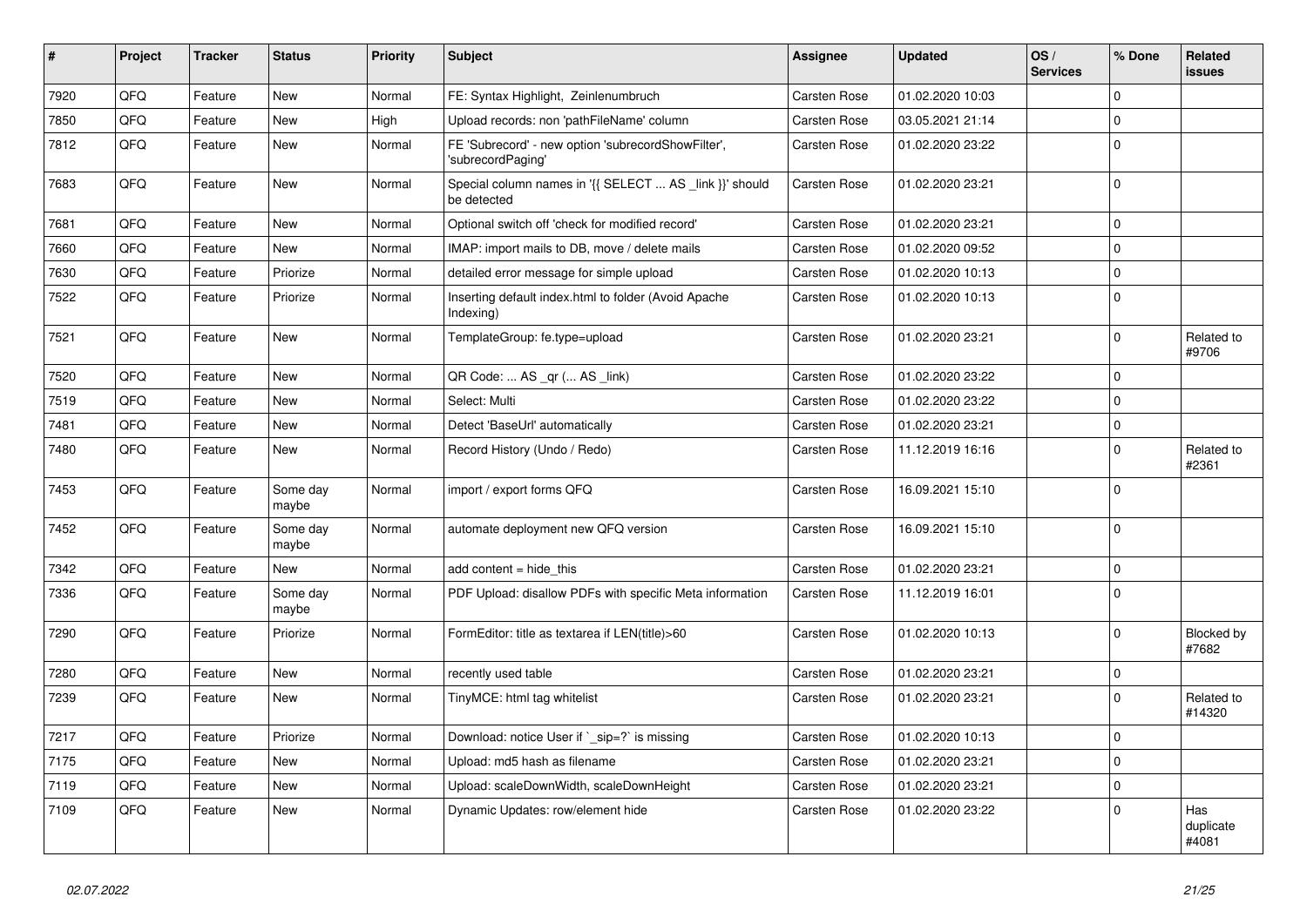| #    | Project | <b>Tracker</b> | <b>Status</b>     | <b>Priority</b> | <b>Subject</b>                                                                                                             | Assignee            | <b>Updated</b>   | OS/<br><b>Services</b> | % Done      | Related<br><b>issues</b>                    |
|------|---------|----------------|-------------------|-----------------|----------------------------------------------------------------------------------------------------------------------------|---------------------|------------------|------------------------|-------------|---------------------------------------------|
| 7107 | QFQ     | Feature        | Some day<br>maybe | Normal          | Showcase Registration Tool: Anmeldung / Administration :<br>Liste Anmeldungen / Emaileinaldung                             | <b>Carsten Rose</b> | 11.12.2019 16:01 |                        | $\Omega$    |                                             |
| 7102 | QFQ     | Feature        | <b>New</b>        | Normal          | Comment sign in report: '#' and '--'                                                                                       | <b>Carsten Rose</b> | 01.02.2020 23:21 |                        | $\Omega$    |                                             |
| 7099 | QFQ     | Feature        | New               | Normal          | Redesign FormEditor                                                                                                        | <b>Carsten Rose</b> | 01.02.2020 23:21 |                        | $\mathbf 0$ |                                             |
| 6998 | QFQ     | Feature        | Priorize          | Normal          | Form: with debug=on show column information as tooltip of<br>column label                                                  | <b>Carsten Rose</b> | 01.02.2020 10:13 |                        | $\Omega$    |                                             |
| 6855 | QFQ     | Feature        | New               | Normal          | With {{feUser:U}}!={{feUser:T}}: Save / Delete: only possible<br>with {{feUserSave:U}}='yes' and '{{feUserDelete:U}}='yes' | <b>Carsten Rose</b> | 01.02.2020 23:21 |                        | $\Omega$    |                                             |
| 6765 | QFQ     | Feature        | New               | Normal          | Moeglichkeit via QFQ eigene Logs zu schreiben                                                                              | <b>Carsten Rose</b> | 01.02.2020 23:21 |                        | $\mathbf 0$ |                                             |
| 6723 | QFQ     | Feature        | New               | Normal          | Report QFQ Installation and Version                                                                                        | <b>Carsten Rose</b> | 12.06.2021 09:07 |                        | $\Omega$    |                                             |
| 6715 | QFQ     | Feature        | Some day<br>maybe | Normal          | Code-Refactoring: dbArray vereinheitlichen                                                                                 | <b>Carsten Rose</b> | 11.12.2019 16:02 |                        | $\Omega$    |                                             |
| 6609 | QFQ     | Feature        | New               | Normal          | Formlet: JSON API erweitern                                                                                                | Carsten Rose        | 01.02.2020 23:21 |                        | 50          |                                             |
| 6602 | QFQ     | Feature        | New               | Normal          | Formlet: in Report auf Mausklick ein mini-form oeffnen                                                                     | <b>Carsten Rose</b> | 11.12.2019 16:16 |                        | 0           |                                             |
| 6594 | QFQ     | Feature        | New               | Normal          | Excel: on download, check if there is a valid sip                                                                          | <b>Carsten Rose</b> | 01.02.2020 23:21 |                        | $\Omega$    |                                             |
| 6437 | QFQ     | Feature        | New               | Normal          | Neuer Mode Button bei FormElementen                                                                                        | <b>Carsten Rose</b> | 01.02.2020 23:21 |                        | $\Omega$    | Related to<br>#9668.<br>Blocked by<br>#9678 |
| 6292 | QFQ     | Feature        | New               | Normal          | Download: File speichern mit Hash aber original Filename in<br>der Datenbank vermerken fuer Downloads                      | Carsten Rose        | 01.02.2020 23:21 |                        | $\Omega$    |                                             |
| 6289 | QFQ     | Feature        | <b>New</b>        | Normal          | Form: Log                                                                                                                  | Carsten Rose        | 01.02.2020 23:21 |                        | $\Omega$    |                                             |
| 6261 | QFQ     | Feature        | New               | Normal          | Persistent SIP                                                                                                             | Carsten Rose        | 12.06.2021 09:07 |                        | $\Omega$    | Related to<br>#10819                        |
| 6250 | QFQ     | Feature        | In Progress       | Normal          | Enhance layout: a) Subrecord, b) Subrecord-Title                                                                           | <b>Carsten Rose</b> | 01.02.2020 23:22 |                        | $\Omega$    | Related to<br>#5391                         |
| 5983 | QFQ     | Feature        | Some day<br>maybe | Normal          | Form Submit (save & update): normalize date/-time FE                                                                       | Carsten Rose        | 01.02.2020 23:19 |                        | $\Omega$    |                                             |
| 5942 | QFQ     | Feature        | Priorize          | Normal          | 'L' and 'type': append to links, generate via '_link' by using 'u:'                                                        | Carsten Rose        | 01.02.2020 10:13 |                        | $\Omega$    |                                             |
| 5894 | QFQ     | Feature        | Feedback          | Normal          | Typeahead in Report: show/hide rows dynamically                                                                            | <b>Carsten Rose</b> | 18.02.2022 08:50 |                        | $\Omega$    | Related to<br>#5893,<br>Related to<br>#5885 |
| 5852 | QFQ     | Feature        | Some day<br>maybe | Normal          | Logging: mail.log / sql.log - im FE anzeigen und via AJAX<br>aktualisieren                                                 | <b>Carsten Rose</b> | 01.02.2020 23:19 |                        | $\Omega$    | Related to<br>#5885                         |
| 5782 | QFQ     | Feature        | <b>New</b>        | Normal          | NextCloud API                                                                                                              | <b>Carsten Rose</b> | 01.02.2020 10:02 |                        | $\Omega$    |                                             |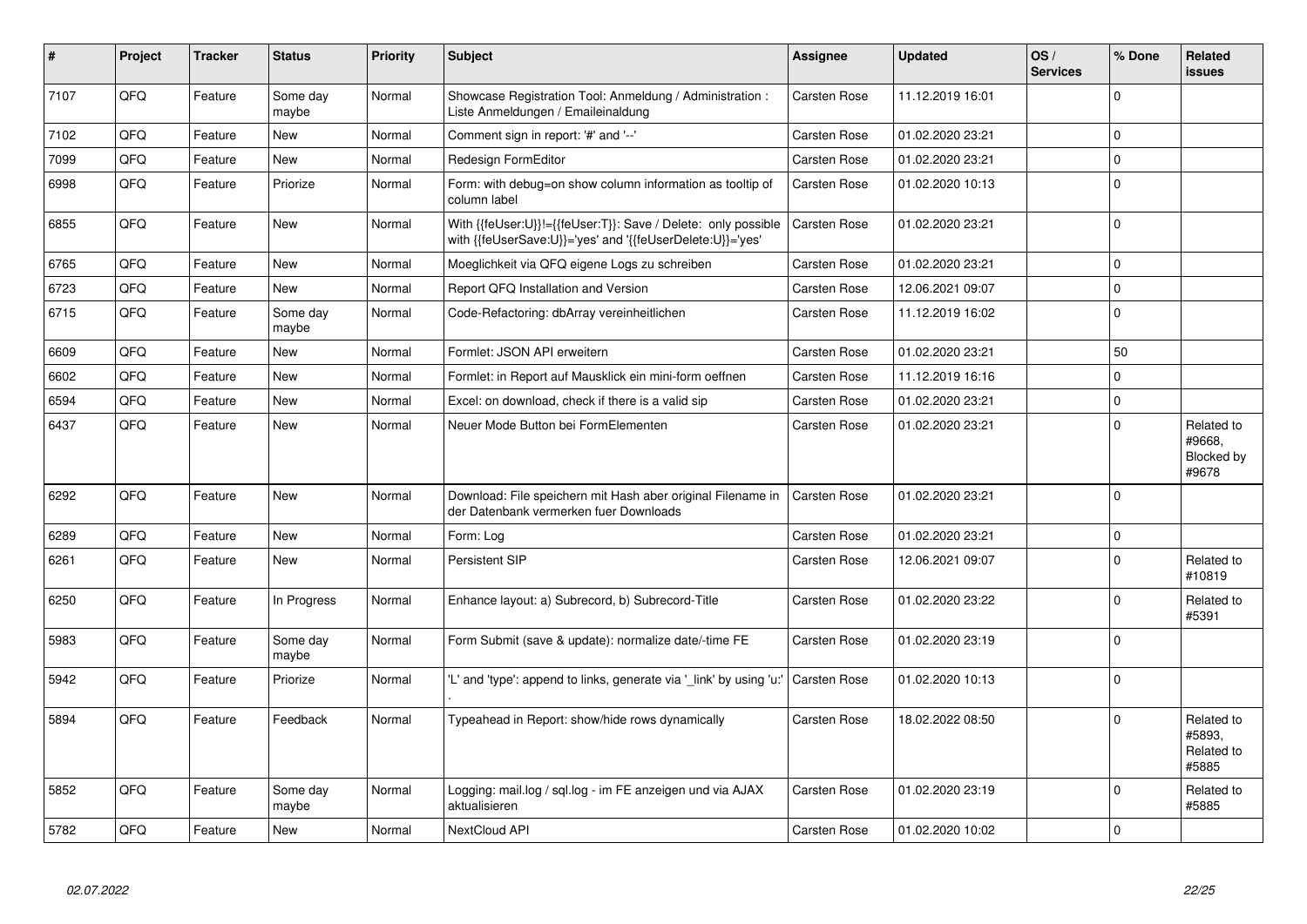| #    | Project | <b>Tracker</b> | <b>Status</b>     | <b>Priority</b> | <b>Subject</b>                                                                                     | Assignee            | <b>Updated</b>   | OS/<br><b>Services</b> | % Done      | Related<br><b>issues</b>                    |
|------|---------|----------------|-------------------|-----------------|----------------------------------------------------------------------------------------------------|---------------------|------------------|------------------------|-------------|---------------------------------------------|
| 5715 | QFQ     | Feature        | <b>New</b>        | High            | PDF Caching                                                                                        | Carsten Rose        | 03.05.2021 21:14 |                        | $\Omega$    | Related to<br>#5851,<br>Related to<br>#6357 |
| 5695 | QFQ     | Feature        | In Progress       | Normal          | Multiform                                                                                          | Carsten Rose        | 02.01.2021 18:38 |                        | $\mathbf 0$ |                                             |
| 5665 | QFQ     | Feature        | Some day<br>maybe | Normal          | Versuch das '{{!' nicht mehr noetig ist.                                                           | Carsten Rose        | 01.02.2020 23:20 |                        | $\Omega$    | Related to<br>#7432,<br>Related to<br>#7434 |
| 5579 | QFQ     | Feature        | Some day<br>maybe | Normal          | Enhance Doc / Presentation: variable type 'link column type'                                       | <b>Carsten Rose</b> | 01.02.2020 23:19 |                        | $\Omega$    |                                             |
| 5548 | QFQ     | Feature        | Some day<br>maybe | Normal          | 801 Textfiles/Scriptfiles als Thumbnail                                                            | <b>Carsten Rose</b> | 07.03.2022 16:26 |                        | $\Omega$    |                                             |
| 5480 | QFQ     | Feature        | Some day<br>maybe | Normal          | QFQ: Dokumentation mit Screenshots versehen                                                        | Carsten Rose        | 01.02.2020 23:20 |                        | $\mathbf 0$ | Related to<br>#9879                         |
| 5428 | QFQ     | Feature        | Some day<br>maybe | Normal          | secure thumbnail: late render on access.                                                           | Carsten Rose        | 01.02.2020 23:20 |                        | $\Omega$    |                                             |
| 5345 | QFQ     | Feature        | <b>New</b>        | Normal          | Report: UPDATE / INSERT / DELETE statements should<br>trigger subqueries, depending on the result. | Carsten Rose        | 27.05.2020 16:11 |                        | $\mathbf 0$ |                                             |
| 5132 | QFQ     | Feature        | Some day<br>maybe | Normal          | Error Message sendmail missing attachment: more details                                            | <b>Carsten Rose</b> | 01.02.2020 23:19 |                        | $\mathbf 0$ |                                             |
| 5131 | QFQ     | Feature        | New               | Normal          | Activate Spin Gear ('wait/busy' indicator) via LINK attribute                                      | Carsten Rose        | 01.02.2020 23:21 |                        | $\pmb{0}$   |                                             |
| 4956 | QFQ     | Feature        | Some day<br>maybe | Normal          | Sendmail: Benutzerdefinierte Headers                                                               | Carsten Rose        | 11.12.2019 16:02 |                        | $\Omega$    |                                             |
| 4872 | QFQ     | Feature        | Some day<br>maybe | Normal          | Fields of Typo3 page available in STORE_TYPO3                                                      | <b>Carsten Rose</b> | 01.02.2020 23:19 |                        | $\Omega$    |                                             |
| 4869 | QFQ     | Feature        | Some day<br>maybe | Normal          | Dynamic Update (show, hide, readonly?, required?) for<br><b>Template Group Elements</b>            | <b>Carsten Rose</b> | 01.02.2020 23:19 |                        | $\mathbf 0$ | Related to<br>#4865                         |
| 4839 | QFQ     | Feature        | Some day<br>maybe | Normal          | qfq-handle in <head> Abschnitt</head>                                                              | Carsten Rose        | 11.12.2019 16:02 |                        | $\mathbf 0$ |                                             |
| 4757 | QFQ     | Feature        | Some day<br>maybe | Normal          | Test subrecord: download links ok? Links ok?                                                       | Carsten Rose        | 01.02.2020 23:20 |                        | $\Omega$    |                                             |
| 4652 | QFQ     | Feature        | Some day<br>maybe | Normal          | UZH CD: Weiterleitung auf benutzerdefinierte 403/404 Seite                                         | Carsten Rose        | 01.02.2020 23:20 |                        | $\Omega$    |                                             |
| 4650 | QFQ     | Feature        | Some day<br>maybe | Normal          | Convert html to doc/rtf                                                                            | <b>Carsten Rose</b> | 01.02.2020 23:20 |                        | $\Omega$    | Related to<br>#10704                        |
| 4606 | QFQ     | Feature        | Some day<br>maybe | Normal          | link: qualifier to render bootstrap button                                                         | Carsten Rose        | 01.02.2020 23:19 |                        | $\Omega$    |                                             |
| 4413 | QFQ     | Feature        | New               | Normal          | fieldset: show/hidden, modeSql, dynamicUpdate                                                      | <b>Carsten Rose</b> | 09.02.2022 15:19 |                        | $\mathbf 0$ |                                             |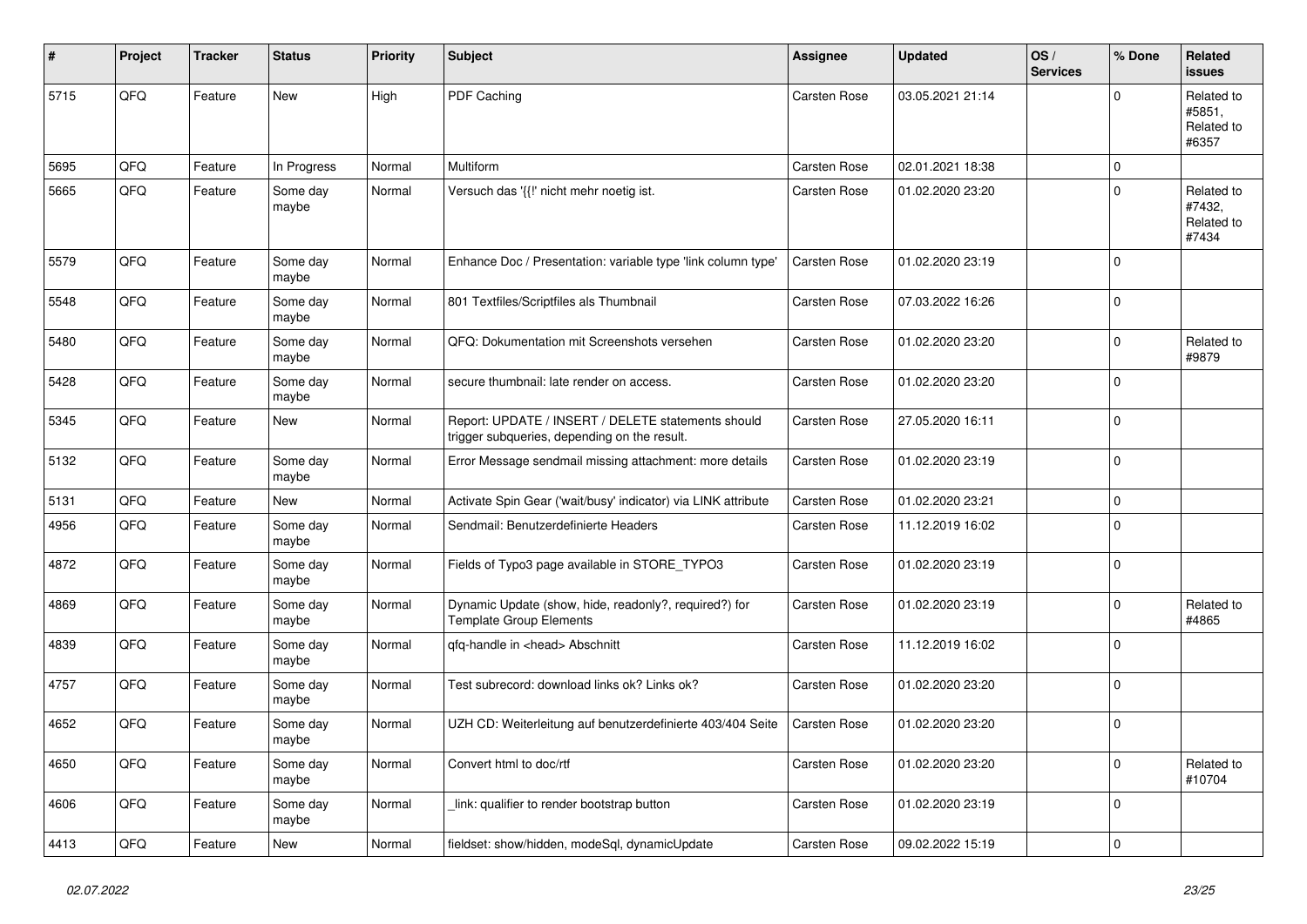| $\vert$ # | Project | <b>Tracker</b> | <b>Status</b>     | <b>Priority</b> | <b>Subject</b>                                                                                                          | <b>Assignee</b>     | <b>Updated</b>   | OS/<br><b>Services</b> | % Done      | Related<br><b>issues</b>                    |
|-----------|---------|----------------|-------------------|-----------------|-------------------------------------------------------------------------------------------------------------------------|---------------------|------------------|------------------------|-------------|---------------------------------------------|
| 4365      | QFQ     | Feature        | Some day<br>maybe | Normal          | Multi Language: new way of config                                                                                       | <b>Carsten Rose</b> | 01.02.2020 23:20 |                        | $\Omega$    |                                             |
| 4349      | QFQ     | Feature        | Some day<br>maybe | Normal          | link download: downloaded external URL to<br>deliver/concatenate - check mimetipe and handle it correctly               | <b>Carsten Rose</b> | 11.12.2019 16:02 |                        | $\Omega$    |                                             |
| 4343      | QFQ     | Feature        | Some day<br>maybe | Normal          | Link: Classifier to add 'attributes'                                                                                    | <b>Carsten Rose</b> | 01.02.2020 23:20 |                        | $\Omega$    | Related to<br>#14077                        |
| 4330      | QFQ     | Feature        | Some day<br>maybe | Normal          | Error Message: report missing {{ / }} in sqlUpdate, sqlInsert,<br>sqlDelete, sqlAfter, sqlBefore in FE action elements. | Carsten Rose        | 01.02.2020 23:20 |                        | $\Omega$    |                                             |
| 4259      | QFQ     | Feature        | Some day<br>maybe | Normal          | Instant trigger a cron job                                                                                              | <b>Carsten Rose</b> | 11.12.2019 16:03 |                        | $\mathbf 0$ |                                             |
| 4258      | QFG     | Feature        | Some day<br>maybe | High            | <b>System Defaults: Forms</b>                                                                                           | Carsten Rose        | 03.05.2021 21:14 |                        | $\Omega$    |                                             |
| 4250      | QFQ     | Feature        | <b>New</b>        | Normal          | AutoCron in QFQ via PHP                                                                                                 | Carsten Rose        | 01.02.2020 23:21 |                        | $\Omega$    | Related to<br>#3292,<br>Related to<br>#3291 |
| 4197      | QFQ     | Feature        | Some day<br>maybe | Normal          | Unit Test fuer JSON Stream von QuickFormQuery.php ><br>doForm()                                                         | Carsten Rose        | 11.12.2019 16:03 |                        | $\mathbf 0$ |                                             |
| 4082      | QFQ     | Feature        | <b>New</b>        | Normal          | Dynamic Update: modeSql - useful default                                                                                | <b>Carsten Rose</b> | 01.02.2020 23:22 |                        | $\mathbf 0$ |                                             |
| 4050      | QFQ     | Feature        | New               | Normal          | sql.log: 1) FormElement ID which causes a specific action,<br>2) Result in the same row.                                | Carsten Rose        | 15.04.2020 11:35 |                        | $\Omega$    | Related to<br>#5458                         |
| 4026      | QFQ     | Feature        | Some day<br>maybe | Normal          | sqlLog.sql: log number of FE.id                                                                                         | Carsten Rose        | 11.12.2019 16:03 |                        | $\Omega$    | Related to<br>#5458                         |
| 4023      | QFQ     | Feature        | <b>New</b>        | Normal          | prepared statements - FE action: salveld, sqllnsert,<br>sglUpdate, sglDelete, sglBefore, sglAfter                       | Carsten Rose        | 11.12.2019 16:15 |                        | $\Omega$    |                                             |
| 4018      | QFQ     | Feature        | New               | Normal          | typeahead: long query parameter / answer triggers 'Attack<br>detected' and purges current SIP storage.                  | Carsten Rose        | 29.06.2022 22:46 |                        | $\Omega$    | Related to<br>#9077                         |
| 3991      | QFQ     | Feature        | Some day<br>maybe | Normal          | report: Columnname '_skipWrap' skips 'fbeg', 'fend'                                                                     | Carsten Rose        | 11.12.2019 16:03 |                        | $\mathbf 0$ |                                             |
| 3990      | QFQ     | Feature        | Some day<br>maybe | High            | custom class definition: add space automatically                                                                        | <b>Carsten Rose</b> | 03.05.2021 21:14 |                        | $\Omega$    |                                             |
| 3967      | QFQ     | Feature        | Some day<br>maybe | High            | Report: Checkbox, Radio, Dropdown, Input welches ohne<br>Submit funktioniert - 'Inline-Form'                            | <b>Carsten Rose</b> | 03.05.2021 21:14 |                        | $\Omega$    |                                             |
| 3947      | QFQ     | Feature        | Some day<br>maybe | Normal          | Attack detectect: logout current user                                                                                   | <b>Carsten Rose</b> | 11.12.2019 16:03 |                        | $\mathbf 0$ | Related to<br>#5458,<br>Related to<br>#6299 |
| 3942      | QFQ     | Feature        | Some day<br>maybe | Normal          | Action Elemente: neu generierte IDs via FE weitergeben                                                                  | <b>Carsten Rose</b> | 11.12.2019 16:03 |                        | $\Omega$    | Related to<br>#3941                         |